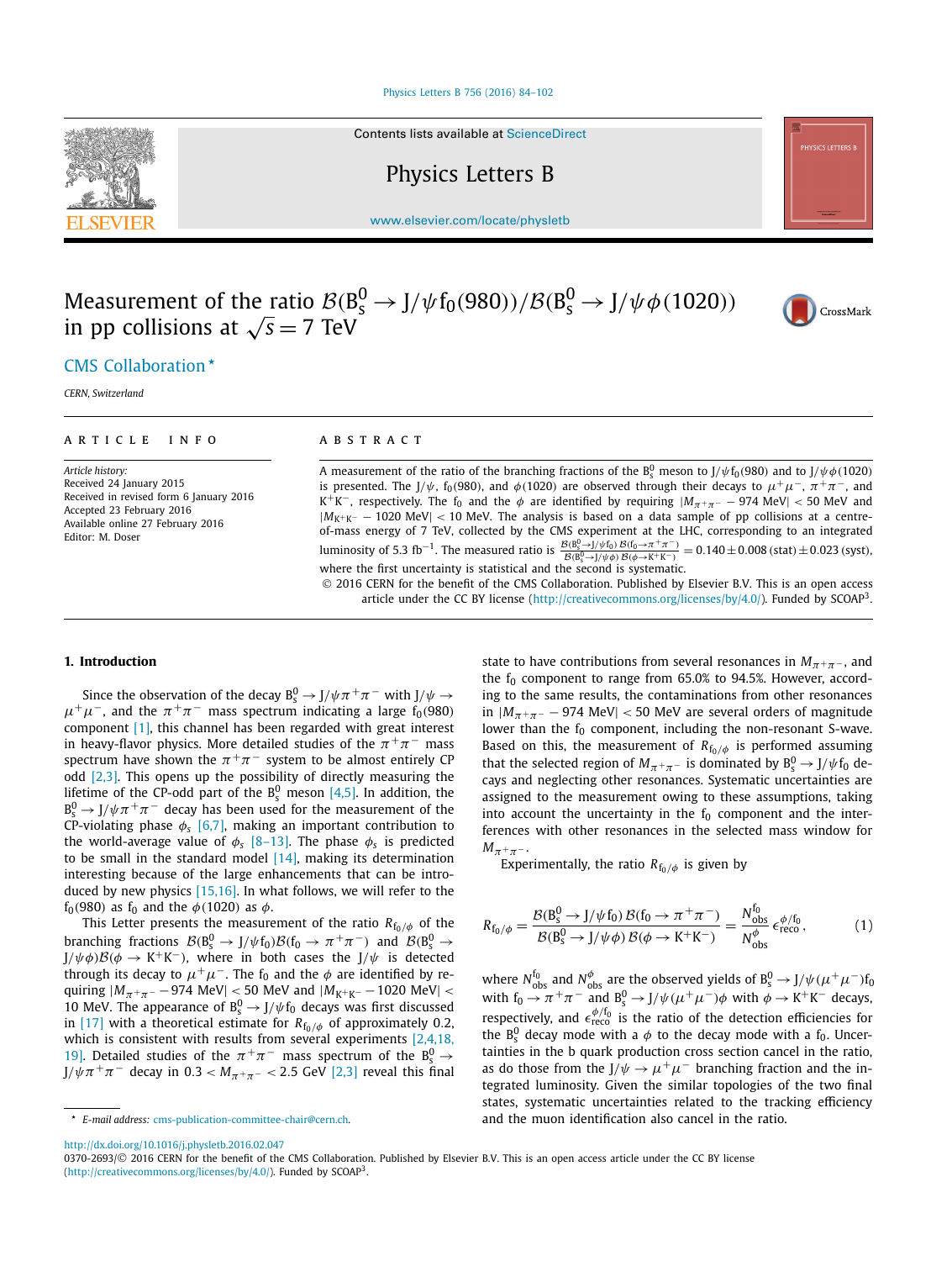350

**CMS** 

#### **2. The CMS detector**

The central feature of the CMS apparatus is a superconducting solenoid of 6 m internal diameter. Within the 3.8 T field volume are a silicon pixel and strip tracker, a lead tungstate crystal electromagnetic calorimeter, and a brass and scintillator hadron calorimeter, each composed of a barrel and two endcap sections. Muons are measured in the pseudorapidity range |*η*| *<* <sup>2</sup>*.*4 in gasionization detectors embedded in the steel flux-return yoke outside the solenoid, which are made using three technologies: drift tubes, cathode strip chambers, and resistive-plate chambers. Extensive forward calorimetry complements the coverage provided by the barrel and endcap detectors. The main subdetectors used in this analysis are the silicon tracker and the muon systems.

The silicon tracker measures charged particles within the pseudorapidity range |*η*| *<* <sup>2</sup>*.*5 and consists of <sup>1440</sup> silicon pixel and 15 148 silicon strip detector modules. Matching muons to tracks measured in the silicon tracker results in a relative transverse momentum resolution for muons with  $20 < p_T < 100$  GeV of 1.3–2.0% in the barrel and better than  $6\%$  in the endcaps. The  $p_T$  resolution in the barrel is better than 10% for muons with  $p_T$  up to 1 TeV [\[20\].](#page-4-0)

The first level of the CMS trigger system, composed of custom hardware processors, uses information from the calorimeters and muon detectors to select the most interesting events in a fixed time interval of less than 4 μs. The high-level trigger (HLT) processor farm further decreases the event rate to less than 1 kHz, before data storage.

A more detailed description of the CMS detector, together with a definition of the coordinate system used and the relevant kinematic variables, can be found in Ref. [\[21\].](#page-4-0)

#### **3. Event selection**

The data sample used for this measurement was collected in 2011 by the CMS experiment at the CERN LHC in proton–proton collisions at a centre-of-mass energy of 7 TeV and corresponds to an integrated luminosity of 5.3  $fb^{-1}$ .

The search for  $B_s^0 \rightarrow J/\psi f_0$  decays is performed in events with two muon candidates selected by the dimuon trigger at the HLT, requiring the muon pair to originate from a displaced vertex. The dimuon candidates are further required to comply with  $L_{xy}/\sigma_{xy} > 3$ , where  $L_{xy}$  is the magnitude of the vector  $L_{xy}$ , which lies in a plane transverse to the beam axis and points from the interaction point to the dimuon vertex, and  $\sigma_{xy}$  is its uncertainty;  $\cos \alpha_{J/\psi} > 0.9$ , where  $\alpha_{J/\psi}$  is the angle between the direction of the dimuon transverse momentum and  $L_{xy}$ ;  $p_T > 4$  GeV and  $|\eta|$  < 2.2 for each muon candidate;  $p_T > 7$  GeV for the dimuon; the distance of closest approach of each muon track with respect to the other muon track *<*0.5 cm.

Reconstruction of the  $B_s^0 \rightarrow J/\psi f_0$  decays begins with the search for  $J/\psi$  candidates by combining two muons of opposite charge to form a vertex with a fit probability *>*0.5% and an invariant mass  $(M_{J/\psi})$  within  $|M_{J/\psi} - 3097.6 \text{ MeV}| < 150 \text{ MeV}$ . To search for f<sub>0</sub> candidates, two tracks of opposite charge assumed to be pions are constrained to a vertex with a probability *>*5%. One pion candidate must have  $p_T > 1$  GeV and the other  $p_T > 2.5$  GeV. In addition, the f<sub>0</sub> candidate must have  $p_T > 3.5$  GeV and  $M_{f_0}$  in the range |*M*<sub>f0</sub> − 974 MeV| < 50 MeV. The 974 MeV is the measured mass of  $f_0$  signal in data modeled by a Breit–Wigner function. This value is consistent with the  $f_0$  mass from the Particle Data Group [\[22\]](#page-4-0) and the LHCb measurement  $[1]$ . Finally, a vertex is formed with the  $J/\psi$  and f<sub>0</sub> candidates, constraining the dimuon mass to the nominal J/ $\psi$  mass [\[22\].](#page-4-0) The  $B_s^0 \rightarrow J/\psi f_0$  candidates are required to have a vertex probability  $>10\%$ ,  $p_T > 13$  GeV,  $\cos \alpha_{\mathrm{B^0_S}} > 0.994$ ,



**Fig. 1.** Invariant mass distribution of the  $B_s^0 \rightarrow J/\psi(\mu^+\mu^-)f_0(\pi^+\pi^-)$  candidates (filled circles). The signal is modeled as a Gaussian (dot-dashed line), the combinatorial background as a first-order polynomial function (dashed–double-dotted line), and the peaking background by a Gaussian (dotted line). The result of the total fit is shown with the solid line. The bottom plot shows the pull, which is the deviation of the data from the fit divided by the uncertainty in the data.

where  $\alpha_{B_s^0}$  is the angle between the direction of the  $B_s^0$  transverse momentum and the vector L*xy* , and a proper decay length  $>$  100 µm. The proper decay length is defined as  $(\vec{L}_{xy} \cdot \vec{p}_{T} M_{B}/p_{T}^2)$ , where  $\vec{p}_T$  is the transverse momentum of the  $B_s^0$  candidate and  $M_{\rm B}$  is the world-average  $B_{\rm s}^0$  mass [\[22\].](#page-4-0) In the case of multiple  $B_{\rm s}^0$ candidates per event, the one with smallest  $B_s^0$  vertex fit  $\chi^2$  is selected. The selection criteria for the  $B_s^0$  candidates are established by maximizing  $S/\sqrt{S+B}$ , where *S* is the signal yield obtained from Monte Carlo (MC) simulation and *B* is the background yield taken from sideband regions, defined as the number of events with a  $\mu^+\mu^-\pi^+\pi^-$  invariant mass in the range 5.27 to 5.30 GeV or 5*.*43 to 5.46 GeV.

The same procedure and selection criteria are applied to the reconstruction of the normalization channel  $B_s^0 \rightarrow J/\psi \phi$ , except that the invariant mass requirement  $|M_{\phi} - 1020 \text{ MeV}| < 10 \text{ MeV}$ is tighter than that for the  $f_0$ .

#### **4. Results**

The signal yields of both decay channels are extracted using unbinned maximum-likelihood fits of the mass distributions. The invariant mass distribution of the  $J/\psi(\mu^+\mu^-)f_0(\pi^+\pi^-)$  candidates is shown in Fig. 1. It is fit with a superposition of a Gaussian function representing the signal, a polynomial function to account for the combinatorial background, and another Gaussian function for any possible peaking background. The latter models resonant structures that could appear in the left sideband of the J/ $\psi(\mu^+\mu^-)f_0(\pi^+\pi^-)$  signal mass owing to the misidentification of a kaon as a pion coming from decays such as  $B^0 \rightarrow$  $J/\psi K^*(892)(K^+\pi^-)$  and  $B_s^0 \to J/\psi K^+K^-$ , as examples. In addition,  $B^+ \rightarrow J/\psi K^+ (\pi^+ )$  decays can be a source of background when combined with an extra background pion candidate. When allowing all parameters to float, the fit returns  $N_{\rm obs}^{\rm f_0} = 873 \pm 49$ events and a  $B_s^0$  mass of 5369.1  $\pm$  0.9 MeV, with a resolution of  $15.9 \pm 0.9$  MeV, where the uncertainties are statistical only. The measured values of the  $B_s^0$  mass and its resolution are consistent with the MC simulation.

5.3 fb<sup>-1</sup> (7 TeV)

ŧ. Data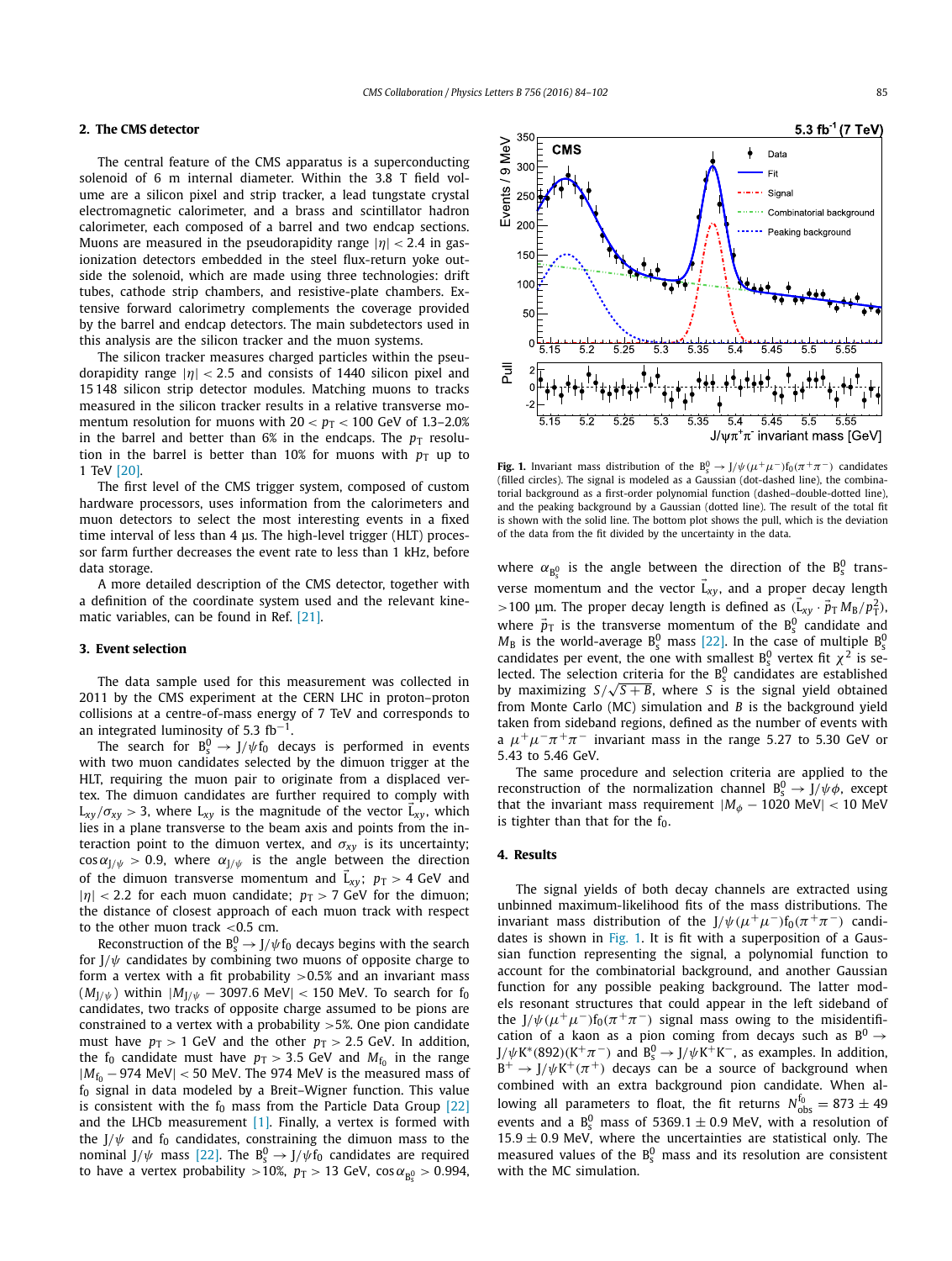

**Fig. 2.** Invariant mass distribution of the  $B_s^0 \rightarrow J/\psi(\mu^+\mu^-)\phi(K^+K^-)$  candidates (black filled circles). The signal model is a double Gaussian (dot-dashed line), while the combinatorial background model is a constant function (dash-double-dotted line). The total fit is represented by the solid line. The bottom plot shows the deviation of the data to the fit divided by the statistical uncertainty in the data.

The  $J/\psi(\mu^+\mu^-)\phi(K^+K^-)$  invariant mass distribution is modeled by two Gaussian functions for the signal and a constant function for the combinatorial background. A signal yield of  $N^{\phi}_{\rm obs} =$  $8377 \pm 107$  events is obtained, with a  $B_s^0$  mass of 5366.8 $\pm$ 0.2 MeV and a resolution of  $17.1 \pm 0.1$  MeV, which are consistent with the MC simulation. The corresponding invariant mass distribution is presented in Fig. 2.

Using the MC simulation, the detection efficiencies for the two processes are calculated as the ratio of the reconstructed and generated yields. The  $B_s^0$  meson production is simulated using PYTHIA 6.4.24 [\[23\]](#page-4-0) and its decays simulated with EVTGEN [\[24\].](#page-4-0) The  $B_s^0$ mass and lifetime are set to 5369.6 MeV and 438 μm in the simulation. The decay model used for the  $B_s^0 \rightarrow J/\psi f_0$  decay is a phase-space model reweighted to reflect the spin-1 structure of the  $J/\psi \rightarrow \mu^+\mu^-$  decay. The corresponding models for the B<sub>S</sub><sup>0</sup> → J/ψφ decay are: a pseudoscalar–vector–vector with CP viola-tion [\[25,26\]](#page-4-0) for the  $B_s^0$  decay, with parameters [\[24\]](#page-4-0)  $||A_{||}||^2 = 0.24$ ,  $||A_0||^2 = 0.6$ ,  $||A_\perp||^2 = 0.16$ ,  $\phi_{||} = 2.5$ ,  $\phi_0 = 0$ , and  $\phi_{\perp} = -0.17$ ; a vector-lepton-lepton model with radiation (PHOTOS) [\[27\]](#page-4-0) for the  $J/\psi \rightarrow \mu^+\mu^-$  decay; and a vector–scalar–scalar model [\[24\]](#page-4-0) for the  $\phi \rightarrow K^{+}K^{-}$  decay. The events are processed with a GEANT4-based detector simulation [\[28\]](#page-4-0) and the same reconstruction algorithms used on data. In order to validate the MC simulation samples, relevant kinematic and geometric variables of both simulated decay channels are compared with the data after background subtraction and found to be in agreement. For example, Fig. 3 compares the *p*<sub>T</sub> and invariant mass distributions of the  $f_0(\pi^+\pi^-)$  candidates for background-subtracted data and MC simulation. The  $f_0$  width was set to 50 MeV in the MC simulation. This is consistent with what is observed in our data as shown in the Fig. 3.b. The ratio of the detection efficiencies for the two  $\mathtt{B^0_s}$  decays is calculated to be  $\epsilon_{\text{reco}}^{\phi/f_0} = 1.344 \pm 0.095$ , where the uncertainty reflects the limited size of simulated samples. Using the corresponding values of  $N_{\rm obs}^{\rm f_0},\,N_{\rm obs}^{\phi}$ , and  $\epsilon_{\rm reco}^{\phi/f_0}$  in Eq. [\(1\),](#page-0-0) we measure  $R_{\rm f_0/\phi}=0.140\pm0.008,$ where the uncertainty is statistical only.

The stability of the  $R_{f_0/\phi}$  measurement is verified with control checks using different run periods, selection criteria, and geometric acceptances. To study possible effects from varying run conditions,



Fig. 3. Comparison of normalized MC simulation (triangles) and backgroundsubtracted data (squared) for (a) the  $p<sub>T</sub>$  and (b) invariant mass distributions of the  $f_0(\pi^+\pi^-)$  candidates.

the value of  $R_{f_0/\phi}$  is determined for two subsamples, found by dividing the data into two. The ratio is also measured after changing the selection criteria for the proper decay length and  $p_T$  of the  $B_s^0$ candidates and the  $p_T$  of the leading and subleading pion candidates, and by using different azimuthal angle and *η* requirements for the muons. None of these cross-checks revealed any statistically significant bias.

#### **5. Systematic uncertainties**

Potential systematic uncertainties in the measurement of  $R_{f_0/\phi}$ come from sources such as the  $B_s^0$  signal yield extraction procedure, the relative efficiency estimation, and possible contributions to the  $B_s^0$  yields from other decays producing the J/ $\psi \pi^+ \pi^-$  and J*/ψ*K+K− final states.

Systematic uncertainties in the signal yield extraction are estimated by changing the modeling of the signal and the background invariant mass distributions in the likelihood fits. For the case of the  $B_s^0 \rightarrow J/\psi f_0$  mass distribution the signal shape is changed to a double-Gaussian function and the background to an exponential function, while for the  $B_s^0 \rightarrow J/\psi \phi$  mass distribution the signal is changed to a Gaussian function and its background is modeled as a first-order polynomial function. These changes lead to a maximum variation of 2.1% in  $R_{f_0/\phi}$ .

There are several factors that may affect the estimate of  $\epsilon_{\text{reco}}^{\phi/f_0}$ . While the MC simulation package uses a Breit–Wigner model to simulate the  $f_0 \rightarrow \pi^+\pi^-$  process, it has been pointed out [\[2,3\]](#page-3-0)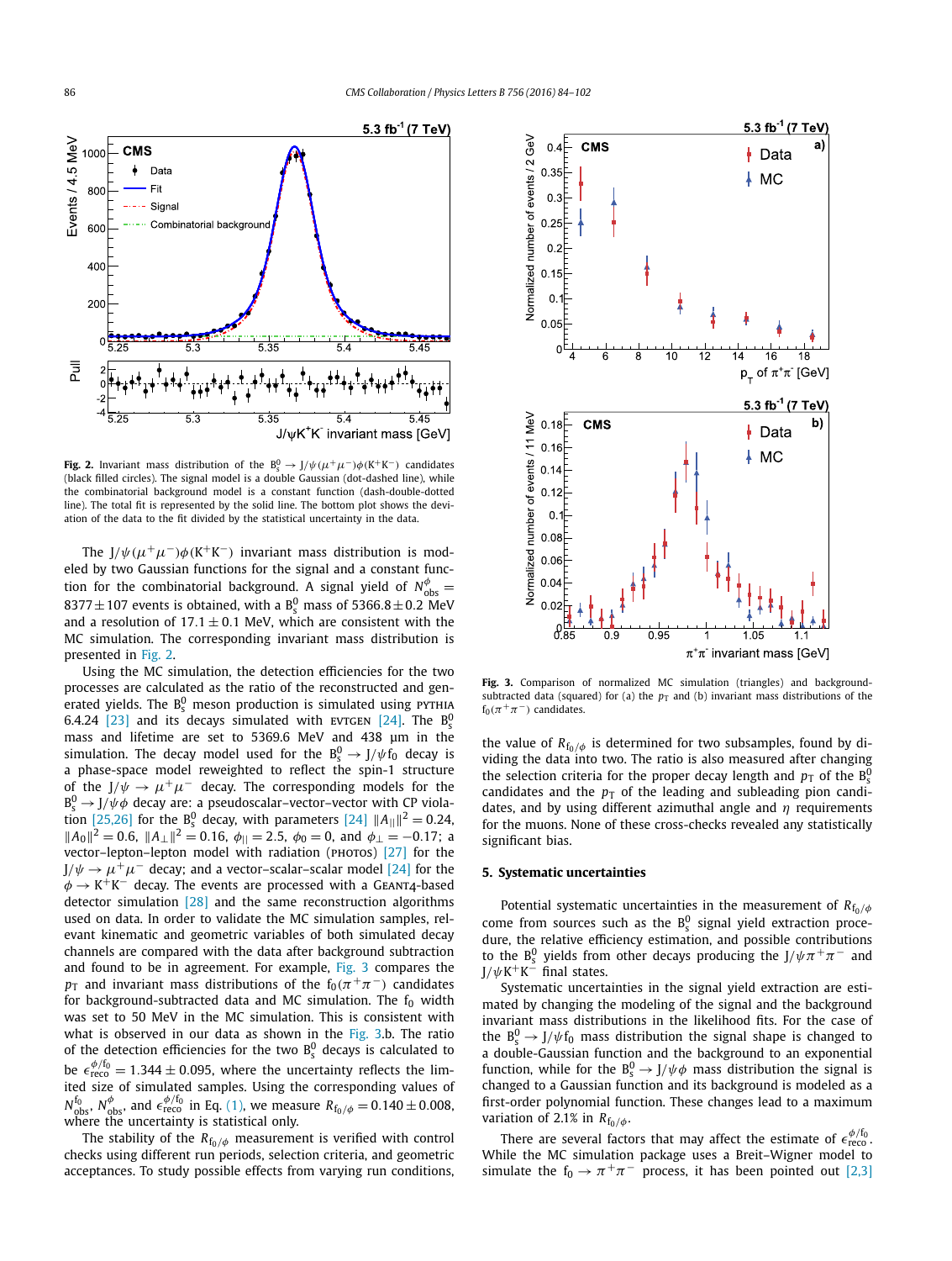<span id="page-3-0"></span>that a Flatté model is a better description of this decay. To estimate the effect of the simulation model, the Breit–Wigner model used in the simulation is compared to a Flatté model in the selected  $M_{\pi^+\pi^-}$  region. The difference in the models reflects a systematic error of 5.8% in  $\epsilon_{\text{reco}}^{\phi/f_0}$ . This is quoted as a systematic uncertainty. In addition, in the MC simulation the  $f_0$  width is set to 50 MeV. This value is varied by  $\pm 10$  MeV, resulting in a systematic uncertainty of 8.6% in  $R_{f_0/\phi}$ . The models used in the MC simulation of the *Bs* decays are set to phase-space [\[24\]](#page-4-0) instead of the default decay models, leading to a 6.2% systematic uncertainty in  $R_{f_0/\phi}$ . Finally, the statistical uncertainty in  $\epsilon_{\text{reco}}^{\phi/f_0}$  owing to the finite number of MC events, which corresponds to 7.1%, is added as a systematic uncertainty.

As mentioned in the introduction, detailed studies of the  $\pi^+\pi^$ mass spectrum of the  $B_s^0 \rightarrow J/\psi \pi^+ \pi^-$  decay [2,3] in a mass window of 0.3–2.5 GeV, reveal this final state to have contributions from several resonances in  $M_{\pi^+\pi^-}$ , and the f<sub>0</sub> component to range from 65.0 to 94.5% in the entire mass window studied by LHCb. To study the effects of the interferences and the  $f_0$  fraction observed by LHCb in the estimate of  $\epsilon_{\text{reco}}^{\phi/f_0}$ , the model reported in [3] for the lowest  $f_0$  fraction and largest non-resonant component was compared to the single Breit–Wigner model used in the MC simulation of the  $f_0 \rightarrow \pi^+\pi$  decay. The comparison in the selected  $M_{\pi^+\pi^-}$  region shows a variation of 5.6% in  $R_{f_0/\phi}$ . This is quoted as a systematic uncertainty coming from this source. It can be observed in the same LHCb study that the contaminations from other resonances in the mass region |*Mπ*+*π*<sup>−</sup> − 974 MeV| *<* 50 MeV are several orders of magnitude lower than the  $f_0$  component, including the non-resonant S-wave. To estimate the variation in the  $B_s^0$ yield coming from these possible contributions, the  $f_0$  mass window is widened from 50 to 100 MeV around the  $f_0$  mass, resulting in a variation in  $R_{f_0/\phi}$  of 6.4% that is quoted as a systematic uncertainty. For the  $B_s^0 \rightarrow J/\psi K^+ K^-$  decay channel, the contribution of the S-wave in a  $\phi$  mass window similar to what is used in this analysis has been found to be negligible [\[29\].](#page-4-0)

Combining these uncertainties in quadrature leads to a total systematic uncertainty of 16.5%.

#### **6. Summary**

Using data collected by the CMS experiment in proton–proton collisions at  $\sqrt{s}$  = 7 TeV, corresponding to an integrated luminosity of 5.3 fb<sup>-1</sup>, 873±49 events of  $B_s^0$  → J/ $\psi(\mu^+\mu^-)$ f<sub>0</sub>(π<sup>+</sup>π<sup>−</sup>) and  $8377 \pm 107$  events of  $B_s^0 \rightarrow J/\psi(\mu^+\mu^-)\phi(K^+K^-)$  are observed. The f<sub>0</sub> and  $\phi$  are identified in the mass ranges  $|M_{\pi^+\pi^-} - 974$  MeV| < 50 MeV and  $|M_{K^+K^-}$  − 1020 MeV| < 10 MeV, respectively. The ratio of the branching fraction of  $B_s^0 \to J/\psi(\mu^+\mu^-)f_0(\pi^+\pi^-)$  to the branching fraction of  $B_s^0 \to J/\psi(\mu^+\mu^-)\phi(K^+K^-)$ ,  $R_{f_0/\phi}$ , is found to be

$$
\frac{\mathcal{B}(B_s^0 \to J/\psi f_0) \, \mathcal{B}(f_0 \to \pi^+ \pi^-)}{\mathcal{B}(B_s^0 \to J/\psi \phi) \, \mathcal{B}(\phi \to K^+ K^-)} = 0.140 \pm 0.008 \, \text{(stat)} \pm 0.023 \, \text{(syst)}.
$$
\n(2)

This result is consistent with the theoretical prediction of about 0.2 [\[17\]](#page-4-0) and with previous measurements in different ranges of *Mπ*+*π*<sup>−</sup> [2,4,19].

#### **Acknowledgements**

We congratulate our colleagues in the CERN accelerator departments for the excellent performance of the LHC and thank the technical and administrative staffs at CERN and at other CMS institutes for their contributions to the success of the CMS effort. In addition, we gratefully acknowledge the computing centres and personnel of the Worldwide LHC Computing Grid for delivering so effectively the computing infrastructure essential to our analyses. Finally, we acknowledge the enduring support for the construction and operation of the LHC and the CMS detector provided by the following funding agencies: BMWFW and FWF (Austria); Fonds De La Recherche Scientifique – FNRS and FWO (Belgium); CNPq, CAPES, FAPERJ, and FAPESP (Brazil); MES (Bulgaria); CERN; CAS, MoST, and NSFC (China); COLCIENCIAS (Colombia); MSES and CSF (Croatia); RPF (Cyprus); MoER, ERC IUT and ERDF (Estonia); Academy of Finland, MEC, and HIP (Finland); CEA and CNRS/IN2P3 (France); BMBF, DFG, and HGF (Germany); GSRT (Greece); OTKA and NIH (Hungary); DAE and DST (India); IPM (Iran); SFI (Ireland); INFN (Italy); MSIP and NRF (Republic of Korea); LAS (Lithuania); MOE and UM (Malaysia); CINVESTAV, CONACYT, SEP, and UASLP-FAI (Mexico); MBIE (New Zealand); PAEC (Pakistan); MSHE and NSC (Poland); FCT (Portugal); JINR (Dubna); MON, RosAtom, RAS and RFBR (Russia); MESTD (Serbia); SEIDI and CPAN (Spain); Swiss Funding Agencies (Switzerland); MST (Taipei); ThEPCenter, IPST, STAR and NSTDA (Thailand); TUBITAK and TAEK (Turkey); NASU and SFFR (Ukraine); STFC (United Kingdom); DOE and NSF (USA).

Individuals have received support from the Marie-Curie programme and the European Research Council and EPLANET (European Union); the Leventis Foundation; the A.P. Sloan Foundation; the Alexander von Humboldt Foundation; the Belgian Federal Science Policy Office; the Fonds pour la Formation à la Recherche dans l'Industrie et dans l'Agriculture (FRIA-Belgium); the Agentschap voor Innovatie door Wetenschap en Technologie (IWT-Belgium); the Ministry of Education, Youth and Sports (MEYS) of the Czech Republic; the Council of Science and Industrial Research, India; the HOMING PLUS programme of Foundation for Polish Science, cofinanced from European Union, Regional Development Fund; the Compagnia di San Paolo (Torino); the Consorzio per la Fisica (Trieste); MIUR project 20108T4XTM (Italy); the Thalis and Aristeia programmes cofinanced by EU-ESF and the Greek NSRF; and the National Priorities Research Program by Qatar National Research Fund.

#### **References**

- [1] LHCb Collaboration, First observation of  $B_s^0 \rightarrow J/\psi f_0(980)$  decays, Phys. Lett. B 698 (2011) 115, [http://dx.doi.org/10.1016/j.physletb.2011.03.006,](http://dx.doi.org/10.1016/j.physletb.2011.03.006) arXiv: 1102.0206.
- [2] LHCb Collaboration, Analysis of the resonant components in  $\overline{B}_s^0 \to J/\psi \pi^+ \pi^-$ , Phys. Rev. D 86 (2012) 052006, [http://dx.doi.org/10.1103/PhysRevD.86.052006,](http://dx.doi.org/10.1103/PhysRevD.86.052006) arXiv:1204.5643.
- [3] LHCb Collaboration, Measurement of the resonant and *CP* components in  $B_s^0 \rightarrow$ J*/ψπ*+*π*<sup>−</sup> decays, Phys. Rev. D 89 (2014) 092006, [http://dx.doi.org/10.1103/](http://dx.doi.org/10.1103/PhysRevD.89.092006) [PhysRevD.89.092006](http://dx.doi.org/10.1103/PhysRevD.89.092006), arXiv:1402.6248.
- [4] CDF Collaboration, T. Aaltonen, et al., Measurement of branching ratio and  $B_s^0$ lifetime in the decay  $B_s^0 \rightarrow J/\psi f_0(980)$  at CDF, Phys. Rev. D 84 (2011) 052012, <http://dx.doi.org/10.1103/PhysRevD.84.052012>, arXiv:1106.3682.
- [5] LHCb Collaboration, Measurement of the  $B_s^0$  effective lifetime in the J/ $\psi f_0(980)$ final state, Phys. Rev. Lett. 109 (2012) 152002, [http://dx.doi.org/10.1103/](http://dx.doi.org/10.1103/PhysRevLett.109.152002) [PhysRevLett.109.152002,](http://dx.doi.org/10.1103/PhysRevLett.109.152002) arXiv:1207.0878.
- [6] LHCb Collaboration, Measurement of the CP-violating phase  $\phi_s$  in  $\overline{B}_s^0 \rightarrow$ J*/ψ*f0*(*980*)*, Phys. Lett. B 707 (2012) 497, [http://dx.doi.org/10.1016/j.physletb.](http://dx.doi.org/10.1016/j.physletb.2012.01.017) [2012.01.017,](http://dx.doi.org/10.1016/j.physletb.2012.01.017) arXiv:1112.3056.
- [7] LHCb Collaboration, Measurement of the CP-violating phase  $\phi_s$  in  $\overline{B}_s^0 \rightarrow$ J*/ψπ*+*π*<sup>−</sup> decays, Phys. Lett. B 736 (2014) 186, [http://dx.doi.org/10.1016/j.](http://dx.doi.org/10.1016/j.physletb.2014.06.079) [physletb.2014.06.079,](http://dx.doi.org/10.1016/j.physletb.2014.06.079) arXiv:1405.4140.
- [8] D0 Collaboration, V.M. Abazov, et al., Measurement of  $B_s^0$  mixing parameters from the flavor-tagged decay  $B_s^0 \rightarrow J/\psi \phi$ , Phys. Rev. Lett. 101 (2008) 241801, <http://dx.doi.org/10.1103/PhysRevLett.101.241801>, arXiv:0802.2255.
- [9] CDF Collaboration, T. Aaltonen, et al., First flavor-tagged determination of bounds on mixing-induced CP violation in  $B_s^0 \rightarrow J/\psi \phi$  decays, Phys. Rev. Lett. 100 (2008) 161802, <http://dx.doi.org/10.1103/PhysRevLett.100.161802>, arXiv:0712.2397.
- [10] D0 Collaboration, V.M. Abazov, et al., Measurement of the CP-violating phase  $\phi_s^{J/\psi\phi}$  using the flavor-tagged decay  $B_s^0 \to J/\psi\phi$  in 8 fb<sup>-1</sup> of pp collisions,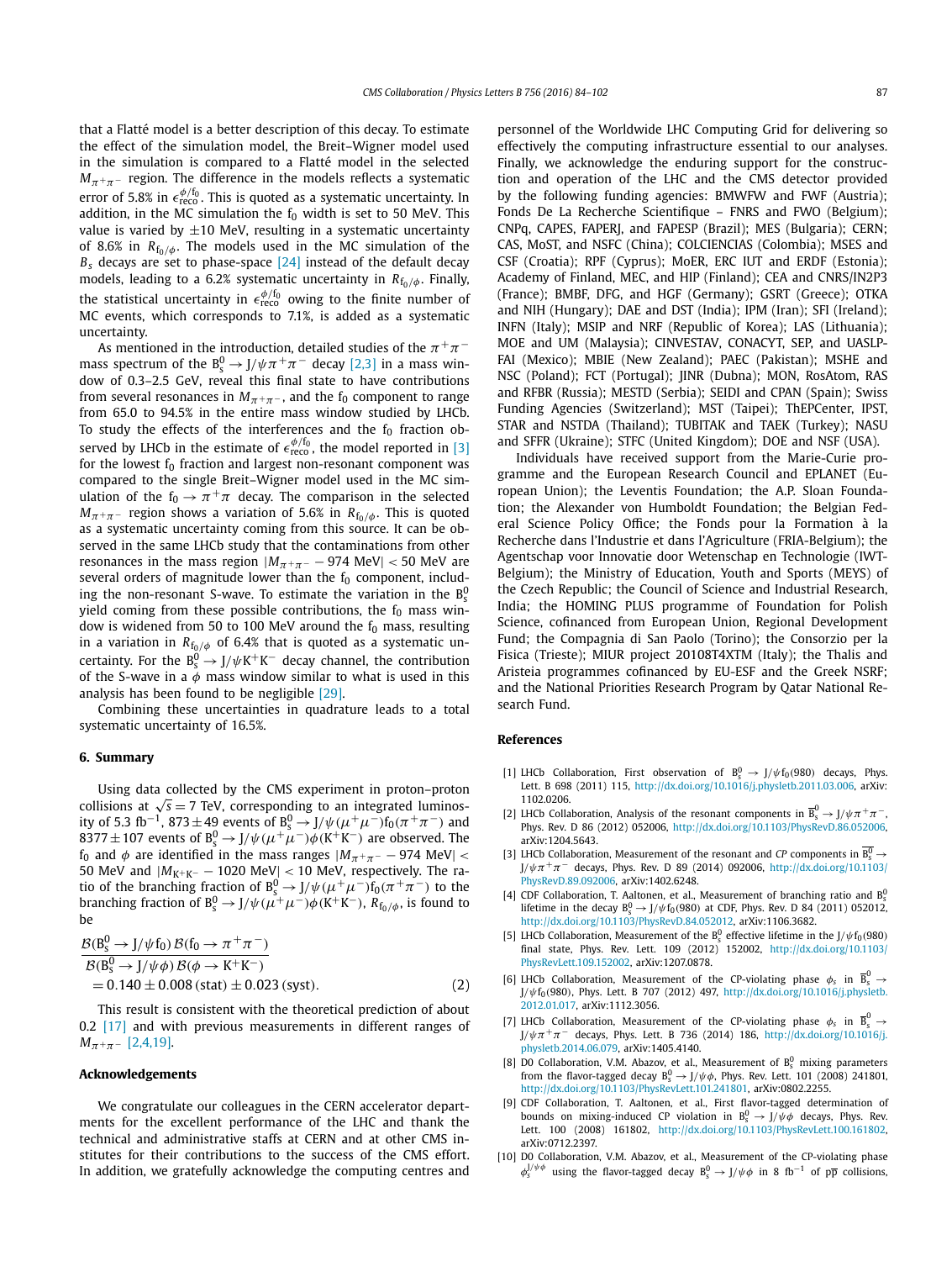<span id="page-4-0"></span>Phys. Rev. D 85 (2012) 032006, <http://dx.doi.org/10.1103/PhysRevD.85.032006>, arXiv:1109.3166.

- [11] LHCb Collaboration, Measurement of the CP-violating phase *φ<sup>s</sup>* in the de- $\text{cay } B^0_{\text{s}} \to \text{J}/\psi\phi$ , Phys. Rev. Lett. 108 (2012) 101803, [http://dx.doi.org/10.1103/](http://dx.doi.org/10.1103/PhysRevLett.108.101803) [PhysRevLett.108.101803,](http://dx.doi.org/10.1103/PhysRevLett.108.101803) arXiv:1112.3183.
- [12] ATLAS Collaboration, Time-dependent angular analysis of the decay  $B_s^0 \rightarrow J/\psi \phi$ and extraction of  $\Delta\Gamma_s$  and the *CP*-violating weak phase  $\phi_s$  by ATLAS, J. High Energy Phys. 12 (2012) 072, [http://dx.doi.org/10.1007/JHEP12\(2012\)072](http://dx.doi.org/10.1007/JHEP12(2012)072), arXiv:1208.0572.
- [13] CMS [Collaboration,](http://refhub.elsevier.com/S0370-2693(16)00143-X/bib434D5370686973s1) Measurement of the CP-violating weak phase  $\phi_s$  and the decay width [difference](http://refhub.elsevier.com/S0370-2693(16)00143-X/bib434D5370686973s1)  $\Delta\Gamma_s$  using the  $B_s^0 \rightarrow J/\psi \phi(1020)$  decay channel in pp collisions at  $\sqrt{s}$  = 8 TeV, Phys. Lett. B (2015), [arXiv:1507.07527,](http://refhub.elsevier.com/S0370-2693(16)00143-X/bib434D5370686973s1) submitted for [publication.](http://refhub.elsevier.com/S0370-2693(16)00143-X/bib434D5370686973s1)
- [14] J. Charles, O. Deschamps, S. Descotes-Genon, R. Itoh, H. Lacker, A. Menzel, S. Monteil, V. Niess, J. Ocariz, J. Orloff, S. T'Jampens, V. Tisserand, K. Trabelsi, Predictions of selected flavour observables within the standard model, Phys. Rev. D 84 (2011) 033005, <http://dx.doi.org/10.1103/PhysRevD.84.033005>, arXiv:1106.4041.
- [15] P. Ball, R. Fleischer, Probing new physics through B mixing: status, benchmarks and prospects, Eur. Phys. J. C 48 (2006) 413, [http://dx.doi.org/10.1140/](http://dx.doi.org/10.1140/epjc/s10052-006-0034-4) [epjc/s10052-006-0034-4](http://dx.doi.org/10.1140/epjc/s10052-006-0034-4), arXiv:hep-ph/0604249.
- [16] A. Lenz, Unparticle physics effects in  $B_s-\overline{B}_s$  mixing, Phys. Rev. D 76 (2007) 065006, <http://dx.doi.org/10.1103/PhysRevD.76.065006>, arXiv:0707.1535.
- [17] S. Stone, L. Zhang, S-waves and the measurement of CP-violating phases in  $B_s$ decays, Phys. Rev. D 79 (2009) 074024, [http://dx.doi.org/10.1103/PhysRevD.79.](http://dx.doi.org/10.1103/PhysRevD.79.074024) [074024,](http://dx.doi.org/10.1103/PhysRevD.79.074024) arXiv:0812.2832.
- [18] BELLE Collaboration, J. Li, et al., Observation of  $B_s^0 \rightarrow J/\psi f_0(980)$  and evidence for  $B_s^0 \to J/\psi f_0(1370)$ , Phys. Rev. Lett. 106 (2011) 121802, [http://dx.doi.org/](http://dx.doi.org/10.1103/PhysRevLett.106.121802) [10.1103/PhysRevLett.106.121802](http://dx.doi.org/10.1103/PhysRevLett.106.121802), arXiv:1102.2759.

#### **CMS Collaboration**

#### V. Khachatryan, A.M. Sirunyan, A. Tumasyan

*Yerevan Physics Institute, Yerevan, Armenia*

- [19] D0 Collaboration, V.M. Abazov, et al., Measurement of the relative branching ratio of  $B_s^0 \rightarrow J/\psi f_0(980)$  to  $B_s^0 \rightarrow J/\psi \phi$ , Phys. Rev. D 85 (2012) 011103, <http://dx.doi.org/10.1103/PhysRevD.85.011103>, arXiv:1110.4272.
- [20] CMS Collaboration, Performance of CMS muon reconstruction in pp collision events at <sup>√</sup>*<sup>s</sup>* <sup>=</sup> 7 TeV, J. Instrum. <sup>7</sup> (2012) P10002, [http://dx.doi.org/10.1088/](http://dx.doi.org/10.1088/1748-0221/7/10/P10002) [1748-0221/7/10/P10002](http://dx.doi.org/10.1088/1748-0221/7/10/P10002), arXiv:1206.4071.
- [21] CMS Collaboration, The CMS experiment at the CERN LHC, J. Instrum. 03 (2008) S08004, <http://dx.doi.org/10.1088/1748-0221/3/08/S08004>.
- [22] Particle Data Group, J. Beringer, et al., Review of particle physics, Phys. Rev. D 86 (2012) 010001, <http://dx.doi.org/10.1103/PhysRevD.86.010001>.
- [23] T. Sjöstrand, S. Mrenna, P. Skands, PYTHIA 6.4 physics and manual, J. High Energy Phys. 05 (2006) 026, <http://dx.doi.org/10.1088/1126-6708/2006/05/026>, arXiv:hep-ph/0603175.
- [24] D. Lange, The EvtGen particle decay simulation package, Nucl. Instrum. Methods A 462 (2001) 152, [http://dx.doi.org/10.1016/S0168-9002\(01\)00089-4.](http://dx.doi.org/10.1016/S0168-9002(01)00089-4)
- [25] I. Dunietz, H. Quinn, A. Snyder, W. Toki, H.J. Lipkin, How to extract CPviolating asymmetries from angular correlations, Phys. Rev. D 43 (1991) 2193, <http://dx.doi.org/10.1103/PhysRevD.43.2193>.
- [26] BaBar Collaboration, B. Aubert, et al., Measurement of the B →J*/ψ*K∗*(*892*)* decay amplitudes, Phys. Rev. Lett. 87 (2001) 241801, [http://dx.doi.org/10.1103/](http://dx.doi.org/10.1103/PhysRevLett.87.241801) [PhysRevLett.87.241801,](http://dx.doi.org/10.1103/PhysRevLett.87.241801) hep-ex/0107049.
- [27] P. Golonka, Z. Was, PHOTOS Monte Carlo: a precision tool for QED corrections in *Z* and *W* decays, Eur. Phys. J. C 45 (2006) 97, [http://dx.doi.org/10.1140/](http://dx.doi.org/10.1140/epjc/s2005-02396-4) [epjc/s2005-02396-4,](http://dx.doi.org/10.1140/epjc/s2005-02396-4) arXiv:hep-ph/0506026.
- [28] GEANT4 Collaboration, S. Agostinelli, et al., Geant4-a simulation toolkit, Nucl. Instrum. Methods A 506 (2003) 250, [http://dx.doi.org/10.1016/S0168-9002\(03\)](http://dx.doi.org/10.1016/S0168-9002(03)01368-8) [01368-8](http://dx.doi.org/10.1016/S0168-9002(03)01368-8).
- [29] CDF Collaboration, T. Aaltonen, et al., Measurement of the bottom-strange meson mixing phase in the full CDF data set, Phys. Rev. Lett. 109 (2012) 171802, [http://dx.doi.org/10.1103/PhysRevLett.109.171802,](http://dx.doi.org/10.1103/PhysRevLett.109.171802) arXiv:1208.2967.

W. Adam, T. Bergauer, M. Dragicevic, J. Erö, M. Friedl, R. Frühwirth<sup>[1](#page-17-0)</sup>, V.M. Ghete, C. Hartl, N. Hörmann, J. Hrubec, M. Jeitler <sup>1</sup>, W. Kiesenhofer, V. Knünz, M. Krammer <sup>1</sup>, I. Krätschmer, D. Liko, I. Mikulec, D. Rabady<sup>2</sup>, B. Rahbaran, H. Rohringer, R. Schöfbeck, J. Strauss, W. Treberer-Treberspurg, W. Waltenberger, C.-E. Wulz<sup>[1](#page-17-0)</sup>

*Institut für Hochenergiephysik der OeAW, Wien, Austria*

#### V. Mossolov, N. Shumeiko, J. Suarez Gonzalez

*National Centre for Particle and High Energy Physics, Minsk, Belarus*

S. Alderweireldt, S. Bansal, T. Cornelis, E.A. De Wolf, X. Janssen, A. Knutsson, J. Lauwers, S. Luyckx, S. Ochesanu, R. Rougny, M. Van De Klundert, H. Van Haevermaet, P. Van Mechelen, N. Van Remortel, A. Van Spilbeeck

*Universiteit Antwerpen, Antwerpen, Belgium*

F. Blekman, S. Blyweert, J. D'Hondt, N. Daci, N. Heracleous, J. Keaveney, S. Lowette, M. Maes, A. Olbrechts, Q. Python, D. Strom, S. Tavernier, W. Van Doninck, P. Van Mulders, G.P. Van Onsem, I. Villella

*Vrije Universiteit Brussel, Brussel, Belgium*

C. Caillol, B. Clerbaux, G. De Lentdecker, D. Dobur, L. Favart, A.P.R. Gay, A. Grebenyuk, A. Léonard, A. Mohammadi, L. Perniè<sup>2</sup>, A. Randle-conde, T. Reis, T. Seva, L. Thomas, C. Vander Velde, P. Vanlaer, J. Wang, F. Zenoni

*Université Libre de Bruxelles, Bruxelles, Belgium*

V. Adler, K. Beernaert, L. Benucci, A. Cimmino, S. Costantini, S. Crucy, A. Fagot, G. Garcia, J. Mccartin, A.A. Ocampo Rios, D. Poyraz, D. Ryckbosch, S. Salva Diblen, M. Sigamani, N. Strobbe, F. Thyssen, M. Tytgat, E. Yazgan, N. Zaganidis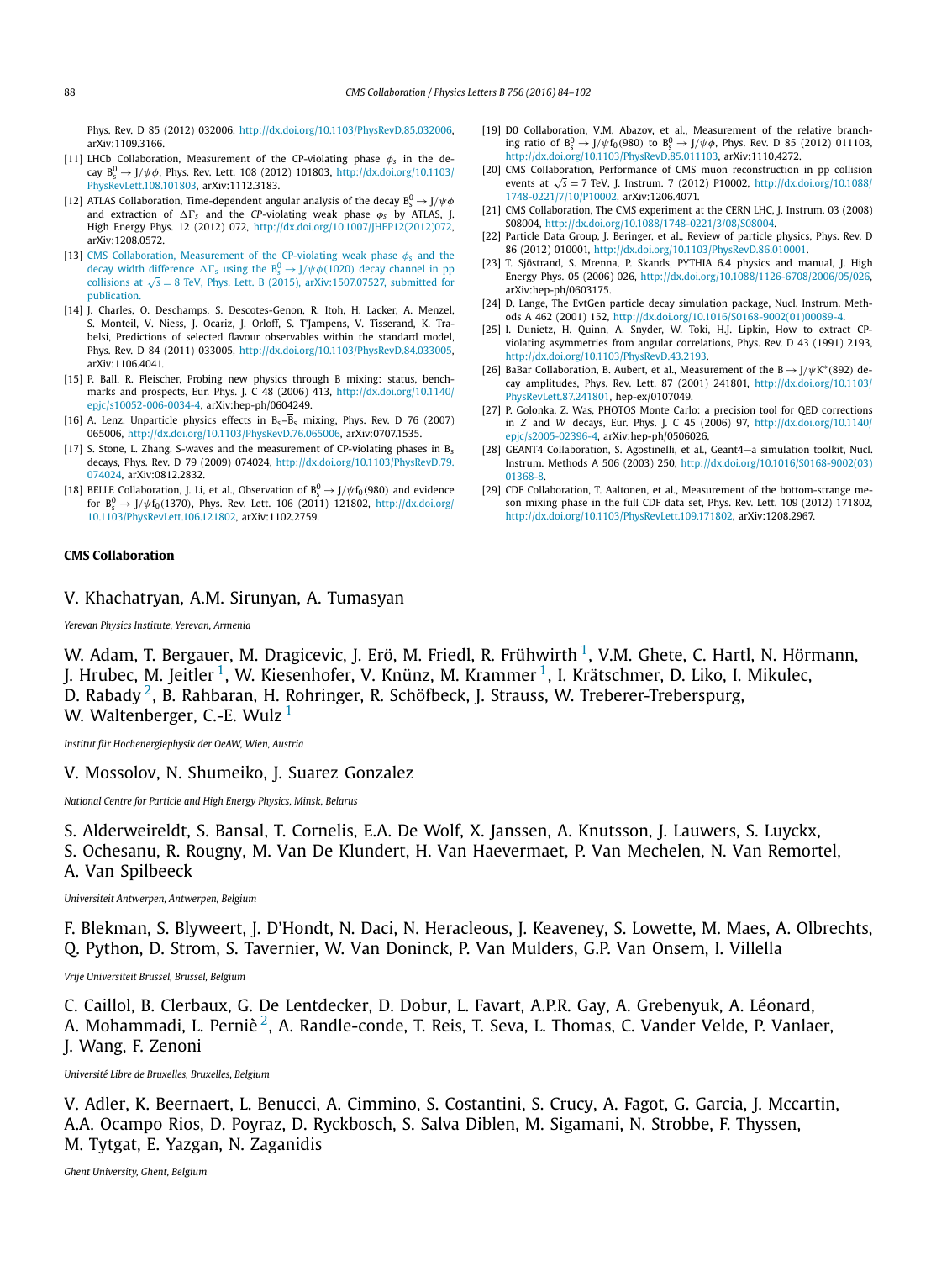S. Basegmez, C. Beluffi<sup>3</sup>, G. Bruno, R. Castello, A. Caudron, L. Ceard, G.G. Da Silveira, C. Delaere, T. du Pree, D. Favart, L. Forthomme, A. Giammanco<sup>4</sup>, J. Hollar, A. Jafari, P. Jez, M. Komm, V. Lemaitre, C. Nuttens, D. Pagano, L. Perrini, A. Pin, K. Piotrzkowski, A. Popov [5,](#page-18-0) L. Quertenmont, M. Selvaggi, M. Vidal Marono, J.M. Vizan Garcia

*Université Catholique de Louvain, Louvain-la-Neuve, Belgium*

#### N. Beliy, T. Caebergs, E. Daubie, G.H. Hammad

*Université de Mons, Mons, Belgium*

W.L. Aldá Júnior, G.A. Alves, L. Brito, M. Correa Martins Junior, T. Dos Reis Martins, J. Molina, C. Mora Herrera, M.E. Pol, P. Rebello Teles

*Centro Brasileiro de Pesquisas Fisicas, Rio de Janeiro, Brazil*

W. Carvalho, J. Chinellato<sup>6</sup>, A. Custódio, E.M. Da Costa, D. De Jesus Damiao, C. De Oliveira Martins, S. Fonseca De Souza, H. Malbouisson, D. Matos Figueiredo, L. Mundim, H. Nogima, W.L. Prado Da Silva, J. Santaolalla, A. Santoro, A. Sznajder, E.J. Tonelli Manganote<sup>6</sup>, A. Vilela Pereira

*Universidade do Estado do Rio de Janeiro, Rio de Janeiro, Brazil*

C.A. Bernardes <sup>b</sup>, S. Dogra <sup>a</sup>, T.R. Fernandez Perez Tomei <sup>a</sup>, E.M. Gregores <sup>b</sup>, P.G. Mercadante <sup>b</sup>, S.F. Novaes<sup>a</sup>, Sandra S. Padula<sup>a</sup>

<sup>a</sup> *Universidade Estadual Paulista, São Paulo, Brazil* <sup>b</sup> *Universidade Federal do ABC, São Paulo, Brazil*

A. Aleksandrov, V. Genchev<sup>[2](#page-17-0)</sup>, R. Hadjiiska, P. Iaydjiev, A. Marinov, S. Piperov, M. Rodozov, S. Stoykova, G. Sultanov, M. Vutova

*Institute for Nuclear Research and Nuclear Energy, Sofia, Bulgaria*

## A. Dimitrov, I. Glushkov, L. Litov, B. Pavlov, P. Petkov

*University of Sofia, Sofia, Bulgaria*

I.G. Bian, G.M. Chen, H.S. Chen, M. Chen, T. Cheng, R. Du, C.H. Jiang, R. Plestina<sup>7</sup>, F. Romeo, J. Tao, Z. Wang

*Institute of High Energy Physics, Beijing, China*

#### C. Asawatangtrakuldee, Y. Ban, S. Liu, Y. Mao, S.J. Qian, D. Wang, Z. Xu, L. Zhang, W. Zou

*State Key Laboratory of Nuclear Physics and Technology, Peking University, Beijing, China*

## C. Avila, A. Cabrera, L.F. Chaparro Sierra, C. Florez, J.P. Gomez, B. Gomez Moreno, J.C. Sanabria

*Universidad de Los Andes, Bogota, Colombia*

#### N. Godinovic, D. Lelas, D. Polic, I. Puljak

*University of Split, Faculty of Electrical Engineering, Mechanical Engineering and Naval Architecture, Split, Croatia*

#### Z. Antunovic, M. Kovac

*University of Split, Faculty of Science, Split, Croatia*

## V. Brigljevic, K. Kadija, J. Luetic, D. Mekterovic, L. Sudic

*Institute Rudjer Boskovic, Zagreb, Croatia*

# A. Attikis, G. Mavromanolakis, J. Mousa, C. Nicolaou, F. Ptochos, P.A. Razis, H. Rykaczewski

*University of Cyprus, Nicosia, Cyprus*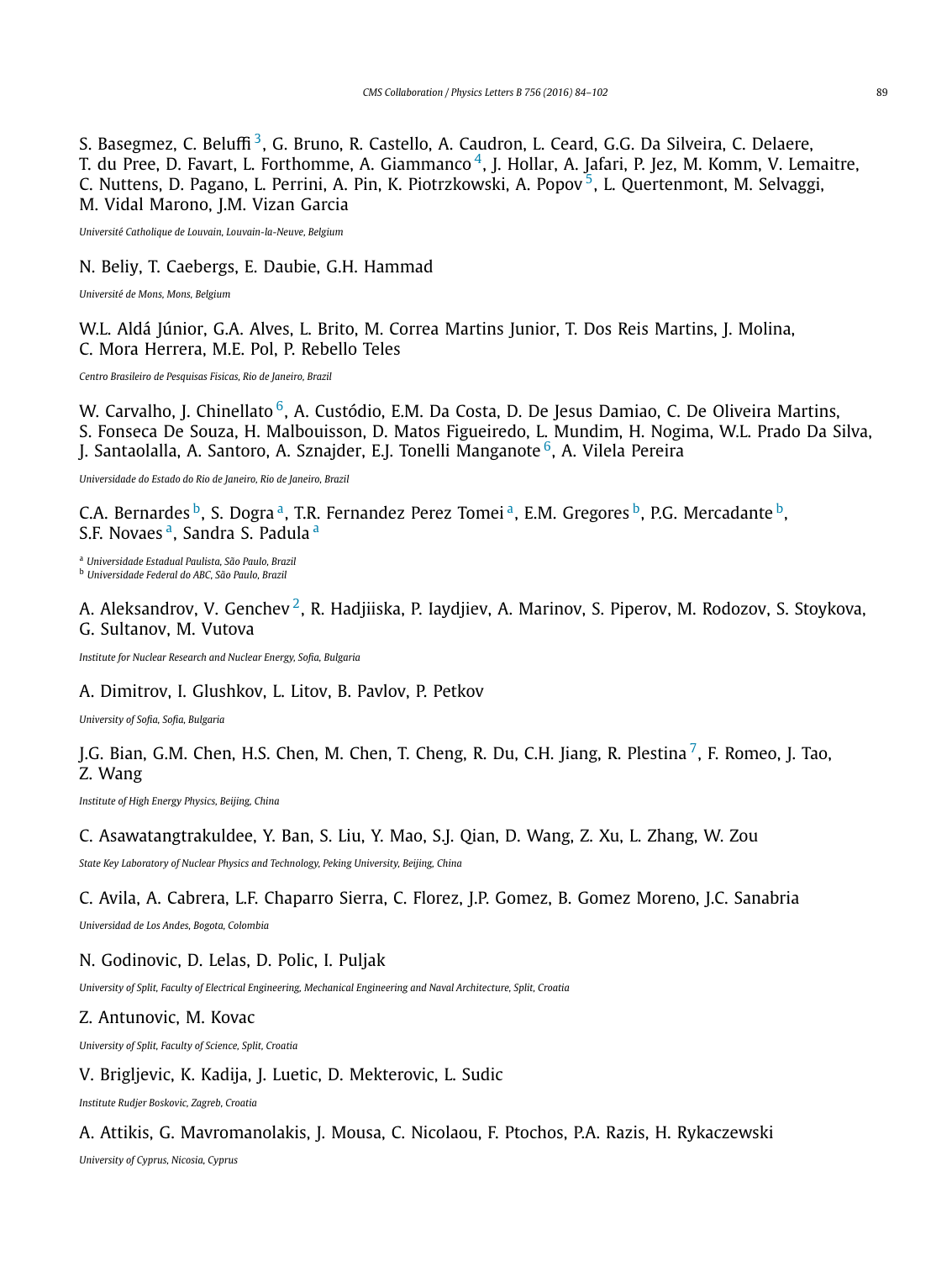# M. Bodlak, M. Finger, M. Finger Jr. [8](#page-18-0)

*Charles University, Prague, Czech Republic*

# Y. Assran [9,](#page-18-0) A. Ellithi Kamel [10,](#page-18-0) M.A. Mahmoud [11,](#page-18-0) A. Radi [12](#page-18-0)*,*[13](#page-18-0)

Academy of Scientific Research and Technology of the Arab Republic of Egypt, Egyptian Network of High Energy Physics, Cairo, Egypt

## M. Kadastik, M. Murumaa, M. Raidal, A. Tiko

*National Institute of Chemical Physics and Biophysics, Tallinn, Estonia*

#### P. Eerola, M. Voutilainen

*Department of Physics, University of Helsinki, Helsinki, Finland*

J. Härkönen, V. Karimäki, R. Kinnunen, M.J. Kortelainen, T. Lampén, K. Lassila-Perini, S. Lehti, T. Lindén, P. Luukka, T. Mäenpää, T. Peltola, E. Tuominen, J. Tuominiemi, E. Tuovinen, L. Wendland

*Helsinki Institute of Physics, Helsinki, Finland*

#### J. Talvitie, T. Tuuva

*Lappeenranta University of Technology, Lappeenranta, Finland*

M. Besancon, F. Couderc, M. Dejardin, D. Denegri, B. Fabbro, J.L. Faure, C. Favaro, F. Ferri, S. Ganjour, A. Givernaud, P. Gras, G. Hamel de Monchenault, P. Jarry, E. Locci, J. Malcles, J. Rander, A. Rosowsky, M. Titov

*DSM/IRFU, CEA/Saclay, Gif-sur-Yvette, France*

S. Baffioni, F. Beaudette, P. Busson, E. Chapon, C. Charlot, T. Dahms, M. Dalchenko, L. Dobrzynski, N. Filipovic, A. Florent, R. Granier de Cassagnac, L. Mastrolorenzo, P. Miné, I.N. Naranjo, M. Nguyen, C. Ochando, G. Ortona, P. Paganini, S. Regnard, R. Salerno, J.B. Sauvan, Y. Sirois, C. Veelken, Y. Yilmaz, A. Zabi

*Laboratoire Leprince-Ringuet, Ecole Polytechnique, IN2P3-CNRS, Palaiseau, France*

J.-L. Agram<sup>14</sup>, J. Andrea, A. Aubin, D. Bloch, J.-M. Brom, E.C. Chabert, C. Collard, E. Conte<sup>14</sup>, J.-C. Fontaine <sup>14</sup>, D. Gelé, U. Goerlach, C. Goetzmann, A.-C. Le Bihan, K. Skovpen, P. Van Hove

Institut Pluridisciplinaire Hubert Curien, Université de Strasbourg, Université de Haute Alsace Mulhouse, CNRS/IN2P3, Strasbourg, France

## S. Gadrat

Centre de Calcul de l'Institut National de Physique Nucleaire et de Physique des Particules, CNRS/IN2P3, Villeurbanne, France

S. Beauceron, N. Beaupere, C. Bernet<sup>7</sup>, G. Boudoul<sup>2</sup>, E. Bouvier, S. Brochet, C.A. Carrillo Montoya, J. Chasserat, R. Chierici, D. Contardo <sup>2</sup>, B. Courbon, P. Depasse, H. El Mamouni, J. Fan, J. Fay, S. Gascon, M. Gouzevitch, B. Ille, T. Kurca, M. Lethuillier, L. Mirabito, A.L. Pequegnot, S. Perries, J.D. Ruiz Alvarez, D. Sabes, L. Sgandurra, V. Sordini, M. Vander Donckt, P. Verdier, S. Viret, H. Xiao

Université de Lyon, Université Claude Bernard Lyon 1, CNRS-IN2P3, Institut de Physique Nucléaire de Lyon, Villeurbanne, France

# Z. Tsamalaidze<sup>[8](#page-18-0)</sup>

*Institute of High Energy Physics and Informatization, Tbilisi State University, Tbilisi, Georgia*

C. Autermann, S. Beranek, M. Bontenackels, M. Edelhoff, L. Feld, A. Heister, K. Klein, M. Lipinski, A. Ostapchuk, M. Preuten, F. Raupach, J. Sammet, S. Schael, J.F. Schulte, H. Weber, B. Wittmer, V. Zhukov<sup>[5](#page-18-0)</sup>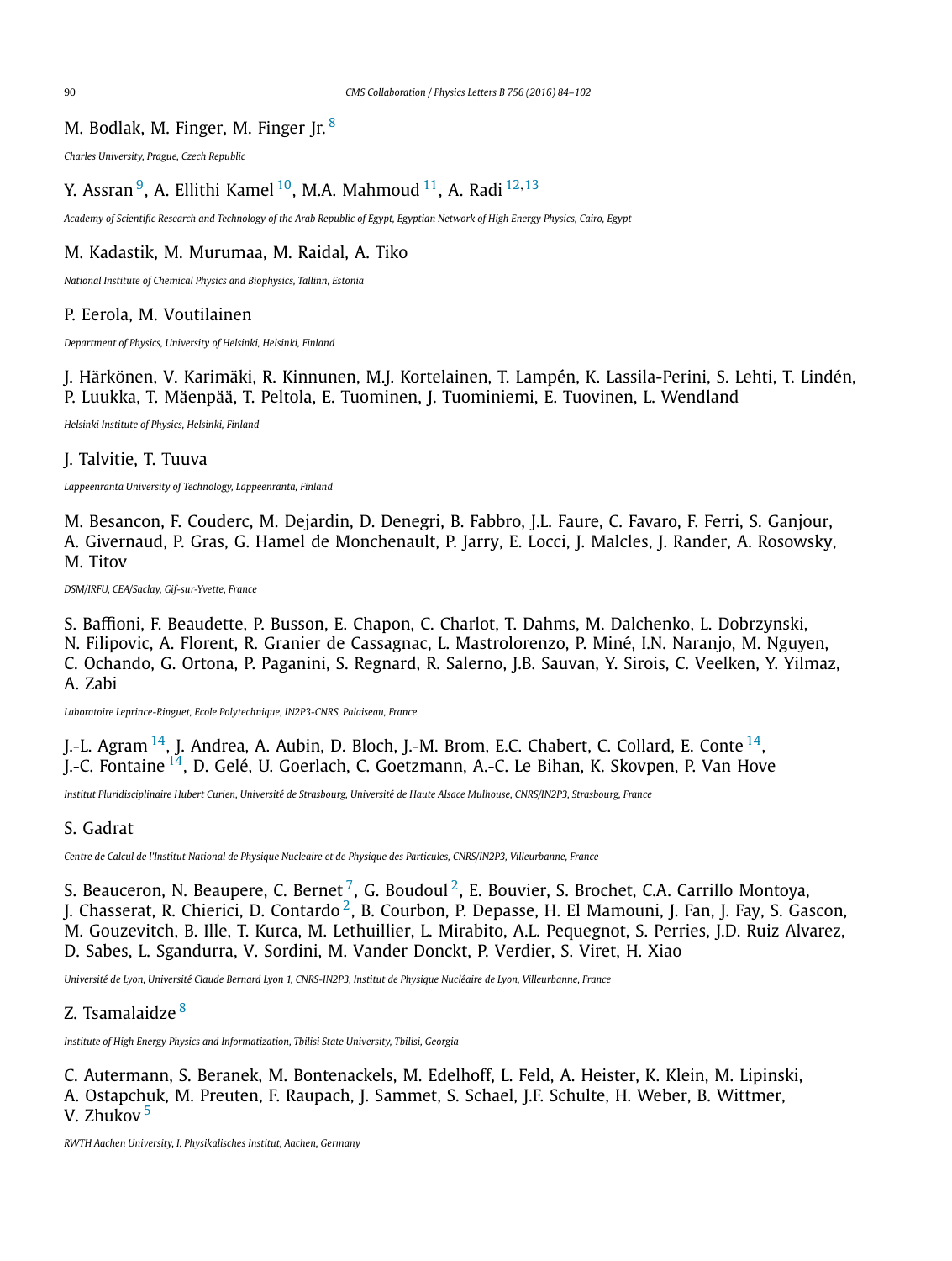M. Ata, M. Brodski, E. Dietz-Laursonn, D. Duchardt, M. Erdmann, R. Fischer, A. Güth, T. Hebbeker, C. Heidemann, K. Hoepfner, D. Klingebiel, S. Knutzen, P. Kreuzer, M. Merschmeyer, A. Meyer, P. Millet, M. Olschewski, K. Padeken, P. Papacz, H. Reithler, S.A. Schmitz, L. Sonnenschein, D. Teyssier, S. Thüer

*RWTH Aachen University, III. Physikalisches Institut A, Aachen, Germany*

V. Cherepanov, Y. Erdogan, G. Flügge, H. Geenen, M. Geisler, W. Haj Ahmad, F. Hoehle, B. Kargoll, T. Kress, Y. Kuessel, A. Künsken, J. Lingemann [2](#page-17-0), A. Nowack, I.M. Nugent, C. Pistone, O. Pooth, A. Stahl

*RWTH Aachen University, III. Physikalisches Institut B, Aachen, Germany*

M. Aldaya Martin, I. Asin, N. Bartosik, J. Behr, U. Behrens, A.J. Bell, A. Bethani, K. Borras, A. Burgmeier, A. Cakir, L. Calligaris, A. Campbell, S. Choudhury, F. Costanza, C. Diez Pardos, G. Dolinska, S. Dooling, T. Dorland, G. Eckerlin, D. Eckstein, T. Eichhorn, G. Flucke, J. Garay Garcia, A. Geiser, A. Gizhko, P. Gunnellini, J. Hauk, M. Hempel  $^{15}$ , H. Jung, A. Kalogeropoulos, O. Karacheban  $^{15}$ , M. Kasemann, P. Katsas, J. Kieseler, C. Kleinwort, I. Korol, D. Krücker, W. Lange, J. Leonard, K. Lipka, A. Lobanov, W. Lohmann [15,](#page-18-0) B. Lutz, R. Mankel, I. Marfin [15,](#page-18-0) I.-A. Melzer-Pellmann, A.B. Meyer, G. Mittag, J. Mnich, A. Mussgiller, S. Naumann-Emme, A. Nayak, E. Ntomari, H. Perrey, D. Pitzl, R. Placakyte, A. Raspereza, P.M. Ribeiro Cipriano, B. Roland, E. Ron, M.Ö. Sahin, J. Salfeld-Nebgen, P. Saxena, T. Schoerner-Sadenius, M. Schröder, C. Seitz, S. Spannagel, A.D.R. Vargas Trevino, R. Walsh, C. Wissing

*Deutsches Elektronen-Synchrotron, Hamburg, Germany*

V. Blobel, M. Centis Vignali, A.R. Draeger, J. Erfle, E. Garutti, K. Goebel, M. Görner, J. Haller, M. Hoffmann, R.S. Höing, A. Junkes, H. Kirschenmann, R. Klanner, R. Kogler, T. Lapsien, T. Lenz, I. Marchesini, D. Marconi, J. Ott, T. Peiffer, A. Perieanu, N. Pietsch, J. Poehlsen, T. Poehlsen, D. Rathjens, C. Sander, H. Schettler, P. Schleper, E. Schlieckau, A. Schmidt, M. Seidel, V. Sola, H. Stadie, G. Steinbrück, D. Troendle, E. Usai, L. Vanelderen, A. Vanhoefer

*University of Hamburg, Hamburg, Germany*

C. Barth, C. Baus, J. Berger, C. Böser, E. Butz, T. Chwalek, W. De Boer, A. Descroix, A. Dierlamm, M. Feindt, F. Frensch, M. Giffels, A. Gilbert, F. Hartmann<sup>2</sup>, T. Hauth, U. Husemann, I. Katkov<sup>[5](#page-18-0)</sup>, A. Kornmayer<sup>2</sup>, P. Lobelle Pardo, M.U. Mozer, T. Müller, Th. Müller, A. Nürnberg, G. Quast, K. Rabbertz, S. Röcker, H.J. Simonis, F.M. Stober, R. Ulrich, J. Wagner-Kuhr, S. Wayand, T. Weiler, R. Wolf

*Institut für Experimentelle Kernphysik, Karlsruhe, Germany*

G. Anagnostou, G. Daskalakis, T. Geralis, V.A. Giakoumopoulou, A. Kyriakis, D. Loukas, A. Markou, C. Markou, A. Psallidas, I. Topsis-Giotis

*Institute of Nuclear and Particle Physics (INPP), NCSR Demokritos, Aghia Paraskevi, Greece*

A. Agapitos, S. Kesisoglou, A. Panagiotou, N. Saoulidou, E. Stiliaris, E. Tziaferi

*University of Athens, Athens, Greece*

X. Aslanoglou, I. Evangelou, G. Flouris, C. Foudas, P. Kokkas, N. Manthos, I. Papadopoulos, E. Paradas, J. Strologas

*University of Ioánnina, Ioánnina, Greece*

G. Bencze, C. Hajdu, P. Hidas, D. Horvath  $^{16}$ , F. Sikler, V. Veszpremi, G. Vesztergombi  $^{17}$ , A.J. Zsigmond *Wigner Research Centre for Physics, Budapest, Hungary*

N. Beni, S. Czellar, J. Karancsi [18,](#page-18-0) J. Molnar, J. Palinkas, Z. Szillasi

*Institute of Nuclear Research ATOMKI, Debrecen, Hungary*

A. Makovec, P. Raics, Z.L. Trocsanyi, B. Ujvari

*University of Debrecen, Debrecen, Hungary*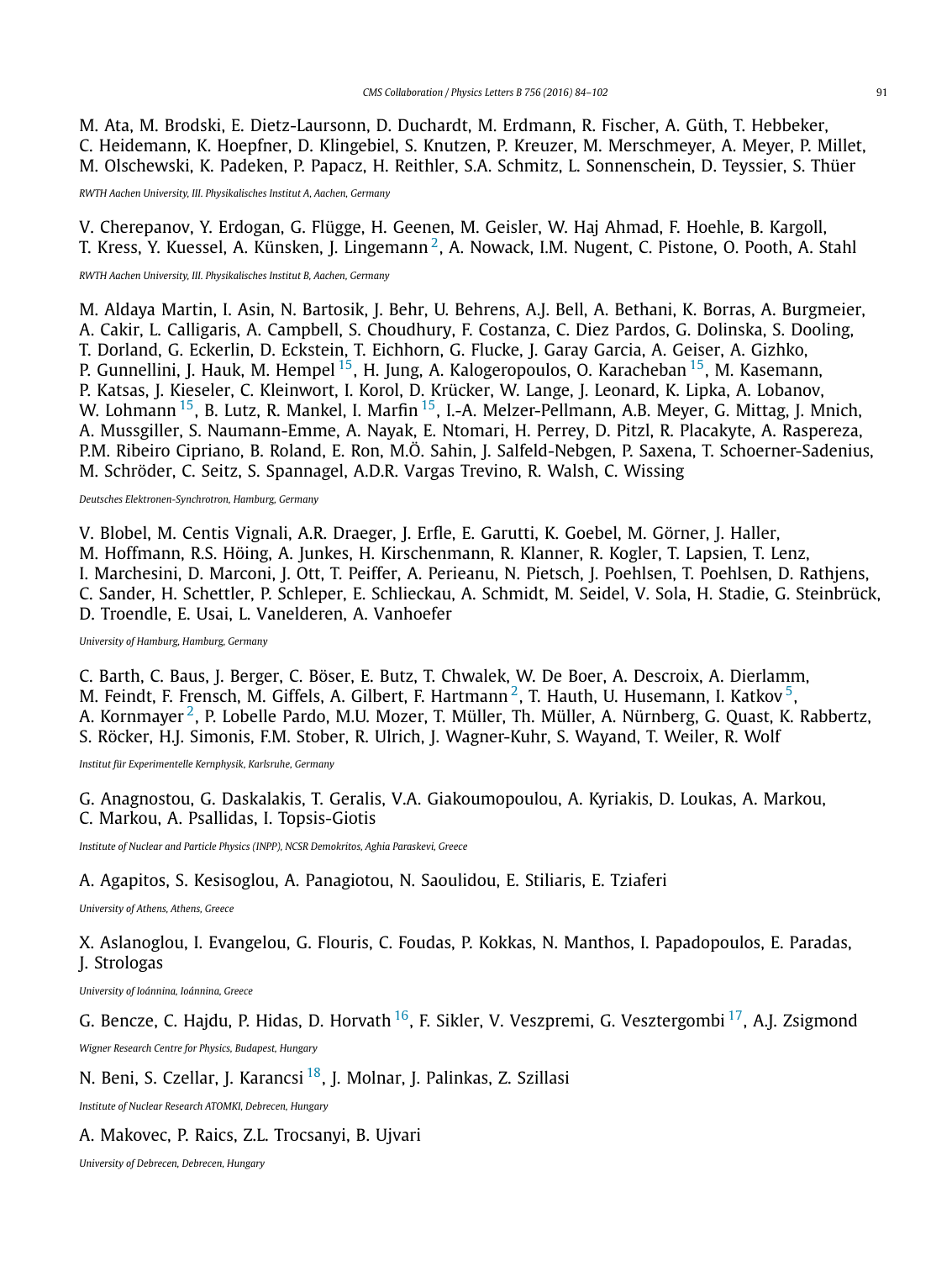## S.K. Swain

*National Institute of Science Education and Research, Bhubaneswar, India*

S.B. Beri, V. Bhatnagar, R. Gupta, U. Bhawandeep, A.K. Kalsi, M. Kaur, R. Kumar, M. Mittal, N. Nishu, J.B. Singh

*Panjab University, Chandigarh, India*

Ashok Kumar, Arun Kumar, S. Ahuja, A. Bhardwaj, B.C. Choudhary, A. Kumar, S. Malhotra, M. Naimuddin, K. Ranjan, V. Sharma

*University of Delhi, Delhi, India*

S. Banerjee, S. Bhattacharya, K. Chatterjee, S. Dutta, B. Gomber, Sa. Jain, Sh. Jain, R. Khurana, A. Modak, S. Mukherjee, D. Roy, S. Sarkar, M. Sharan

*Saha Institute of Nuclear Physics, Kolkata, India*

A. Abdulsalam, D. Dutta, V. Kumar, A.K. Mohanty<sup>2</sup>, L.M. Pant, P. Shukla, A. Topkar

*Bhabha Atomic Research Centre, Mumbai, India*

T. Aziz, S. Banerjee, S. Bhowmik <sup>[19](#page-18-0)</sup>, R.M. Chatterjee, R.K. Dewanjee, S. Dugad, S. Ganguly, S. Ghosh, M. Guchait, A. Gurtu <sup>20</sup>, G. Kole, S. Kumar, M. Maity <sup>19</sup>, G. Majumder, K. Mazumdar, G.B. Mohanty, B. Parida, K. Sudhakar, N. Wickramage [21](#page-18-0)

*Tata Institute of Fundamental Research, Mumbai, India*

#### S. Sharma

*Indian Institute of Science Education and Research (IISER), Pune, India*

H. Bakhshiansohi, H. Behnamian, S.M. Etesami  $^{22}$ , A. Fahim  $^{23}$ , R. Goldouzian, M. Khakzad, M. Mohammadi Najafabadi, M. Naseri, S. Paktinat Mehdiabadi, F. Rezaei Hosseinabadi, B. Safarzadeh [24,](#page-18-0) M. Zeinali

*Institute for Research in Fundamental Sciences (IPM), Tehran, Iran*

#### M. Felcini, M. Grunewald

*University College Dublin, Dublin, Ireland*

M. Abbrescia <sup>a</sup>*,*b, C. Calabria <sup>a</sup>*,*b, S.S. Chhibra <sup>a</sup>*,*b, A. Colaleo a, D. Creanza <sup>a</sup>*,*c, L. Cristella <sup>a</sup>*,*b, N. De Filippis <sup>a</sup>*,*c, M. De Palma <sup>a</sup>*,*b, L. Fiore a, G. Iaselli <sup>a</sup>*,*c, G. Maggi <sup>a</sup>*,*c, M. Maggi a, S. My <sup>a</sup>*,*c, S. Nuzzo <sup>a</sup>*,*b, A. Pompili <sup>a</sup>*,*b, G. Pugliese <sup>a</sup>*,*c, R. Radogna <sup>a</sup>*,*b*,*[2,](#page-17-0) G. Selvaggi <sup>a</sup>*,*b, A. Sharma a, L. Silvestris <sup>a</sup>*,*[2,](#page-17-0) R. Venditti <sup>a</sup>*,*b, P. Verwilligen <sup>a</sup>

<sup>a</sup> *INFN Sezione di Bari, Bari, Italy* <sup>b</sup> *Università di Bari, Bari, Italy*

<sup>c</sup> *Politecnico di Bari, Bari, Italy*

G. Abbiendi a, A.C. Benvenuti a, D. Bonacorsi <sup>a</sup>*,*b, S. Braibant-Giacomelli <sup>a</sup>*,*b, L. Brigliadori <sup>a</sup>*,*b, R. Campanini <sup>a</sup>*,*b, P. Capiluppi <sup>a</sup>*,*b, A. Castro <sup>a</sup>*,*b, F.R. Cavallo a, G. Codispoti <sup>a</sup>*,*b, M. Cuffiani <sup>a</sup>*,*b, G.M. Dallavalle a, F. Fabbri a, A. Fanfani <sup>a</sup>*,*b, D. Fasanella <sup>a</sup>*,*b, P. Giacomelli a, C. Grandi a, L. Guiducci <sup>a</sup>*,*b, S. Marcellini a, G. Masetti a, A. Montanari a, F.L. Navarria <sup>a</sup>*,*b, A. Perrotta a, A.M. Rossi <sup>a</sup>*,*b, T. Rovelli <sup>a</sup>*,*b, G.P. Siroli <sup>a</sup>*,*b, N. Tosi <sup>a</sup>*,*b, R. Travaglini <sup>a</sup>*,*<sup>b</sup>

<sup>a</sup> *INFN Sezione di Bologna, Bologna, Italy*

<sup>a</sup> *INFN Sezione di Catania, Catania, Italy*

<sup>b</sup> *Università di Catania, Catania, Italy*

<sup>c</sup> *CSFNSM, Catania, Italy*

<sup>b</sup> *Università di Bologna, Bologna, Italy*

S. Albergo <sup>a</sup>*,*b, G. Cappello a, M. Chiorboli <sup>a</sup>*,*b, S. Costa <sup>a</sup>*,*b, F. Giordano <sup>a</sup>*,*[2,](#page-17-0) R. Potenza <sup>a</sup>*,*b, A. Tricomi <sup>a</sup>*,*b, C. Tuve <sup>a</sup>*,*<sup>b</sup>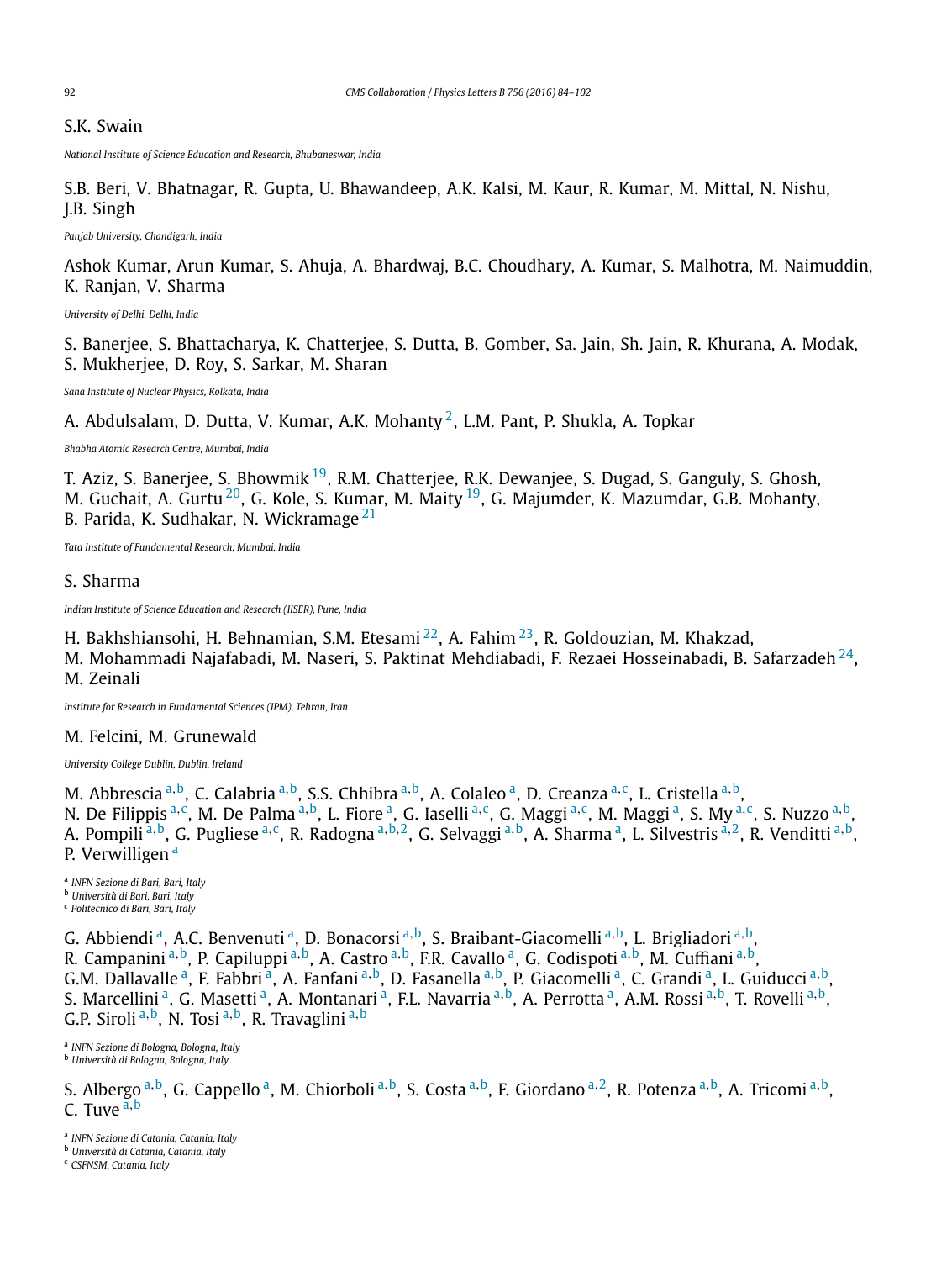G. Barbagli a, V. Ciulli <sup>a</sup>*,*b, C. Civinini a, R. D'Alessandro <sup>a</sup>*,*b, E. Focardi <sup>a</sup>*,*b, E. Gallo a, S. Gonzi <sup>a</sup>*,*b, V. Gori <sup>a</sup>*,*b, P. Lenzi a, b, M. Meschini <sup>a</sup>, S. Paoletti <sup>a</sup>, G. Sguazzoni <sup>a</sup>, A. Tropiano a, b

<sup>a</sup> *INFN Sezione di Firenze, Firenze, Italy* <sup>b</sup> *Università di Firenze, Firenze, Italy*

## L. Benussi, S. Bianco, F. Fabbri, D. Piccolo

*INFN Laboratori Nazionali di Frascati, Frascati, Italy*

# R. Ferretti <sup>a</sup>*,*b, F. Ferro a, M. Lo Vetere <sup>a</sup>*,*b, E. Robutti a, S. Tosi <sup>a</sup>*,*<sup>b</sup>

<sup>a</sup> *INFN Sezione di Genova, Genova, Italy* <sup>b</sup> *Università di Genova, Genova, Italy*

M.E. Dinardo <sup>a</sup>*,*b, S. Fiorendi <sup>a</sup>*,*b, S. Gennai <sup>a</sup>*,*[2,](#page-17-0) R. Gerosa <sup>a</sup>*,*b*,*[2](#page-17-0), A. Ghezzi <sup>a</sup>*,*b, P. Govoni <sup>a</sup>*,*b, M.T. Lucchini <sup>a</sup>*,*b*,*[2](#page-17-0), S. Malvezzi a, R.A. Manzoni <sup>a</sup>*,*b, A. Martelli <sup>a</sup>*,*b, B. Marzocchi <sup>a</sup>*,*b*,*[2,](#page-17-0) D. Menasce a, L. Moroni a, M. Paganoni <sup>a</sup>*,*b, D. Pedrini a, S. Ragazzi <sup>a</sup>*,*b, N. Redaelli a, T. Tabarelli de Fatis <sup>a</sup>*,*<sup>b</sup>

<sup>a</sup> *INFN Sezione di Milano-Bicocca, Milano, Italy*

<sup>b</sup> *Università di Milano-Bicocca, Milano, Italy*

S. Buontempo a, N. Cavallo <sup>a</sup>*,*c, S. Di Guida <sup>a</sup>*,*d*,*[2,](#page-17-0) F. Fabozzi <sup>a</sup>*,*c, A.O.M. Iorio <sup>a</sup>*,*b, L. Lista a, S. Meola <sup>a</sup>*,*d*,*[2,](#page-17-0) M. Merola a, P. Paolucci <sup>a</sup>*,*[2](#page-17-0)

<sup>a</sup> *INFN Sezione di Napoli, Napoli, Italy*

<sup>b</sup> *Università di Napoli 'Federico II', Napoli, Italy*

<sup>c</sup> *Università della Basilicata (Potenza), Napoli, Italy* <sup>d</sup> *Università G. Marconi (Roma), Napoli, Italy*

P. Azzi<sup>a</sup>, N. Bacchetta<sup>a</sup>, D. Bisello a,b, R. Carlin a,b, P. Checchia <sup>a</sup>, M. Dall'Osso a,b, T. Dorigo <sup>a</sup>, F. Gasparini <sup>a</sup>*,*b, U. Gasparini <sup>a</sup>*,*b, A. Gozzelino a, M. Gulmini <sup>a</sup>*,*[25,](#page-18-0) K. Kanishchev <sup>a</sup>*,*c, S. Lacaprara a, M. Margoni <sup>a</sup>*,*b, A.T. Meneguzzo <sup>a</sup>*,*b, M. Passaseo a, J. Pazzini <sup>a</sup>*,*b, N. Pozzobon <sup>a</sup>*,*b, P. Ronchese <sup>a</sup>*,*b, F. Simonetto <sup>a</sup>*,*b, E. Torassa a, M. Tosi <sup>a</sup>*,*b, P. Zotto <sup>a</sup>*,*b, A. Zucchetta <sup>a</sup>*,*b, G. Zumerle <sup>a</sup>*,*<sup>b</sup>

<sup>a</sup> *INFN Sezione di Padova, Padova, Italy*

<sup>b</sup> *Università di Padova, Padova, Italy*

<sup>c</sup> *Università di Trento (Trento), Padova, Italy*

M. Gabusi <sup>a</sup>*,*b, S.P. Ratti <sup>a</sup>*,*b, V. Re a, C. Riccardi <sup>a</sup>*,*b, P. Salvini a, P. Vitulo <sup>a</sup>*,*<sup>b</sup>

<sup>a</sup> *INFN Sezione di Pavia, Pavia, Italy* <sup>b</sup> *Università di Pavia, Pavia, Italy*

M. Biasini <sup>a</sup>*,*b, G.M. Bilei a, D. Ciangottini <sup>a</sup>*,*b*,*[2,](#page-17-0) L. Fanò <sup>a</sup>*,*b, P. Lariccia <sup>a</sup>*,*b, G. Mantovani <sup>a</sup>*,*b, M. Menichelli a, A. Saha a, A. Santocchia <sup>a</sup>*,*b, A. Spiezia <sup>a</sup>*,*b*,*[2](#page-17-0)

<sup>a</sup> *INFN Sezione di Perugia, Perugia, Italy* <sup>b</sup> *Università di Perugia, Perugia, Italy*

K. Androsov <sup>a, 26</sup>, P. Azzurri <sup>a</sup>, G. Bagliesi <sup>a</sup>, J. Bernardini <sup>a</sup>, T. Boccali <sup>a</sup>, G. Broccolo <sup>a, c</sup>, R. Castaldi <sup>a</sup>, M.A. Ciocci <sup>a</sup>*,*[26](#page-18-0), R. Dell'Orso a, S. Donato <sup>a</sup>*,*c*,*[2,](#page-17-0) G. Fedi, F. Fiori <sup>a</sup>*,*c, L. Foà <sup>a</sup>*,*c, A. Giassi a, M.T. Grippo <sup>a</sup>*,*[26,](#page-18-0) F. Ligabue <sup>a</sup>*,*c, T. Lomtadze a, L. Martini <sup>a</sup>*,*b, A. Messineo <sup>a</sup>*,*b, C.S. Moon <sup>a</sup>*,*[27](#page-18-0), F. Palla <sup>a</sup>*,*[2,](#page-17-0) A. Rizzi <sup>a</sup>*,*b, A. Savoy-Navarro <sup>a, 28</sup>, A.T. Serban <sup>a</sup>, P. Spagnolo <sup>a</sup>, P. Squillacioti <sup>a, 26</sup>, R. Tenchini <sup>a</sup>, G. Tonelli <sup>a,b</sup>, A. Venturi a, P.G. Verdini a, C. Vernieri <sup>a</sup>*,*<sup>c</sup>

<sup>a</sup> *INFN Sezione di Pisa, Pisa, Italy*

<sup>b</sup> *Università di Pisa, Pisa, Italy*

<sup>c</sup> *Scuola Normale Superiore di Pisa, Pisa, Italy*

L. Barone a,b, F. Cavallari <sup>a</sup>, G. D'imperio <sup>a,b</sup>, D. Del Re <sup>a,b</sup>, M. Diemoz <sup>a</sup>, C. Jorda <sup>a</sup>, E. Longo <sup>a,b</sup>, F. Margaroli <sup>a</sup>*,*b, P. Meridiani a, F. Micheli <sup>a</sup>*,*b*,*[2](#page-17-0), G. Organtini <sup>a</sup>*,*b, R. Paramatti a, S. Rahatlou <sup>a</sup>*,*b, C. Rovelli a, F. Santanastasio <sup>a</sup>*,*b, L. Soffi <sup>a</sup>*,*b, P. Traczyk <sup>a</sup>*,*b*,*[2](#page-17-0)

<sup>a</sup> *INFN Sezione di Roma, Roma, Italy*

<sup>b</sup> *Università di Roma, Roma, Italy*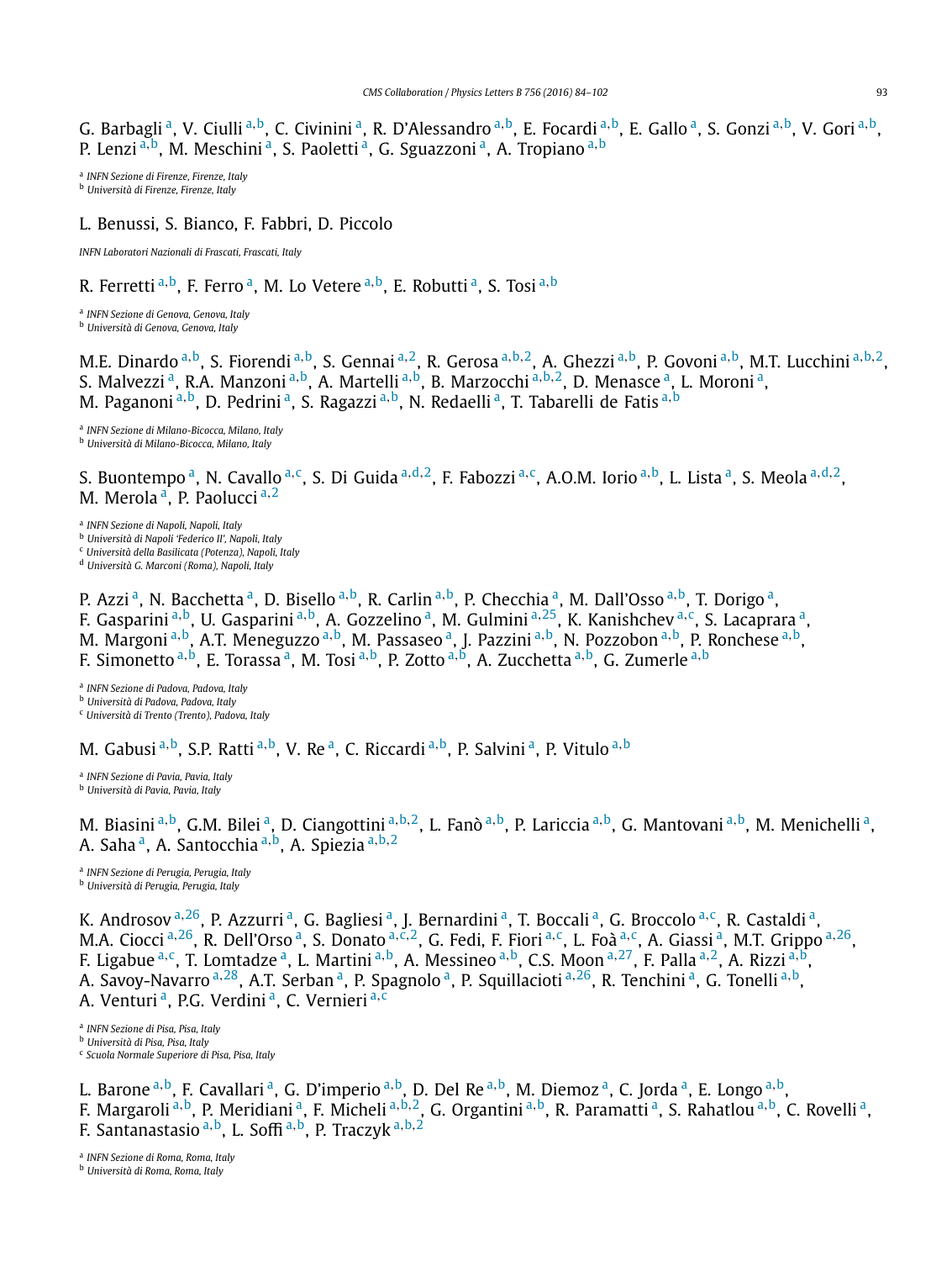N. Amapane <sup>a</sup>*,*b, R. Arcidiacono <sup>a</sup>*,*c, S. Argiro <sup>a</sup>*,*b, M. Arneodo <sup>a</sup>*,*c, R. Bellan <sup>a</sup>*,*b, C. Biino a, N. Cartiglia a, S. Casasso <sup>a</sup>*,*b*,*[2,](#page-17-0) M. Costa <sup>a</sup>*,*b, R. Covarelli, A. Degano <sup>a</sup>*,*b, N. Demaria a, L. Finco <sup>a</sup>*,*b*,*[2,](#page-17-0) C. Mariotti a, S. Maselli a, E. Migliore <sup>a</sup>*,*b, V. Monaco <sup>a</sup>*,*b, M. Musich a, M.M. Obertino <sup>a</sup>*,*c, L. Pacher <sup>a</sup>*,*b, N. Pastrone a, M. Pelliccioni a, G.L. Pinna Angioni <sup>a</sup>*,*b, A. Potenza <sup>a</sup>*,*b, A. Romero <sup>a</sup>*,*b, M. Ruspa <sup>a</sup>*,*c, R. Sacchi <sup>a</sup>*,*b, A. Solano <sup>a, b</sup>, A. Staiano <sup>a</sup>, U. Tamponi<sup>a</sup>

<sup>a</sup> *INFN Sezione di Torino, Torino, Italy* <sup>b</sup> *Università di Torino, Torino, Italy*

<sup>c</sup> *Università del Piemonte Orientale (Novara), Torino, Italy*

S. Belforte a, V. Candelise <sup>a</sup>*,*b*,*[2,](#page-17-0) M. Casarsa a, F. Cossutti a, G. Della Ricca <sup>a</sup>*,*b, B. Gobbo a, C. La Licata <sup>a</sup>*,*b, M. Marone <sup>a</sup>*,*b, A. Schizzi <sup>a</sup>*,*b, T. Umer <sup>a</sup>*,*b, A. Zanetti <sup>a</sup>

<sup>a</sup> *INFN Sezione di Trieste, Trieste, Italy*

<sup>b</sup> *Università di Trieste, Trieste, Italy*

#### S. Chang, A. Kropivnitskaya, S.K. Nam

*Kangwon National University, Chunchon, Republic of Korea*

#### D.H. Kim, G.N. Kim, M.S. Kim, D.J. Kong, S. Lee, Y.D. Oh, H. Park, A. Sakharov, D.C. Son

*Kyungpook National University, Daegu, Republic of Korea*

## T.J. Kim, M.S. Ryu

*Chonbuk National University, Jeonju, Republic of Korea*

#### J.Y. Kim, D.H. Moon, S. Song

*Chonnam National University, Institute for Universe and Elementary Particles, Kwangju, Republic of Korea*

#### S. Choi, D. Gyun, B. Hong, M. Jo, H. Kim, Y. Kim, B. Lee, K.S. Lee, S.K. Park, Y. Roh

*Korea University, Seoul, Republic of Korea*

#### H.D. Yoo

*Seoul National University, Seoul, Republic of Korea*

#### M. Choi, J.H. Kim, I.C. Park, G. Ryu

*University of Seoul, Seoul, Republic of Korea*

#### Y. Choi, Y.K. Choi, J. Goh, D. Kim, E. Kwon, J. Lee, I. Yu

*Sungkyunkwan University, Suwon, Republic of Korea*

## A. Juodagalvis

*Vilnius University, Vilnius, Lithuania*

#### J.R. Komaragiri, M.A.B. Md Ali, W.A.T. Wan Abdullah

*National Centre for Particle Physics, Universiti Malaya, Kuala Lumpur, Malaysia*

## E. Casimiro Linares, H. Castilla-Valdez, E. De La Cruz-Burelo, I. Heredia-de La Cruz, A. Hernandez-Almada, R. Lopez-Fernandez, A. Sanchez-Hernandez

*Centro de Investigacion y de Estudios Avanzados del IPN, Mexico City, Mexico*

## S. Carrillo Moreno, F. Vazquez Valencia

*Universidad Iberoamericana, Mexico City, Mexico*

## I. Pedraza, H.A. Salazar Ibarguen

*Benemerita Universidad Autonoma de Puebla, Puebla, Mexico*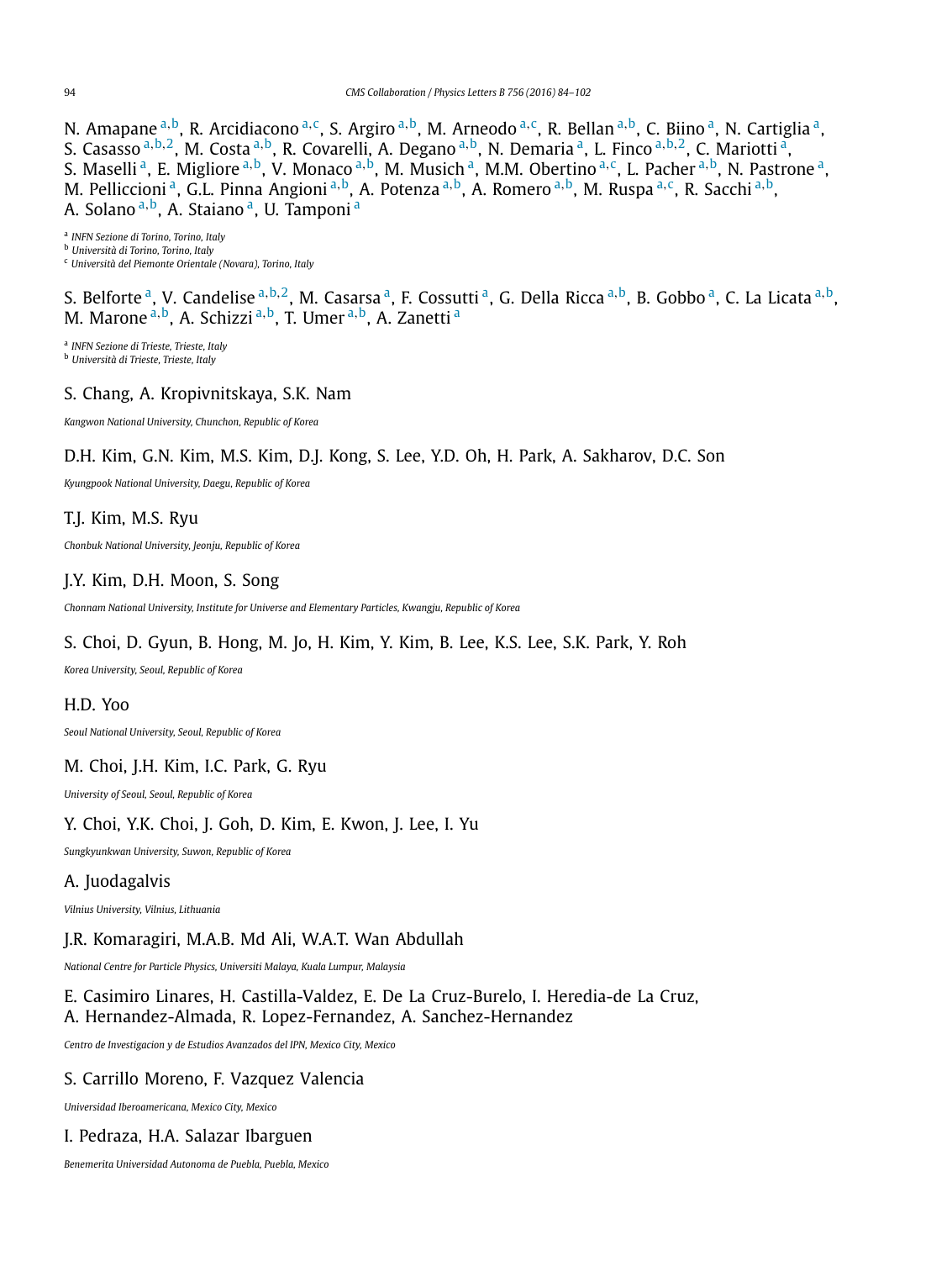# A. Morelos Pineda

*Universidad Autónoma de San Luis Potosí, San Luis Potosí, Mexico*

## D. Krofcheck

*University of Auckland, Auckland, New Zealand*

# P.H. Butler, S. Reucroft

*University of Canterbury, Christchurch, New Zealand*

## A. Ahmad, M. Ahmad, Q. Hassan, H.R. Hoorani, W.A. Khan, T. Khurshid, M. Shoaib

*National Centre for Physics, Quaid-I-Azam University, Islamabad, Pakistan*

H. Bialkowska, M. Bluj, B. Boimska, T. Frueboes, M. Górski, M. Kazana, K. Nawrocki, K. Romanowska-Rybinska, M. Szleper, P. Zalewski

*National Centre for Nuclear Research, Swierk, Poland*

G. Brona, K. Bunkowski, M. Cwiok, W. Dominik, K. Doroba, A. Kalinowski, M. Konecki, J. Krolikowski, M. Misiura, M. Olszewski

*Institute of Experimental Physics, Faculty of Physics, University of Warsaw, Warsaw, Poland*

P. Bargassa, C. Beirão Da Cruz E Silva, P. Faccioli, P.G. Ferreira Parracho, M. Gallinaro, L. Lloret Iglesias, F. Nguyen, J. Rodrigues Antunes, J. Seixas, J. Varela, P. Vischia

*Laboratório de Instrumentação e Física Experimental de Partículas, Lisboa, Portugal*

M. Gavrilenko, I. Golutvin, A. Kamenev, V. Karjavin, V. Konoplyanikov, V. Korenkov, G. Kozlov, A. Lanev, A. Malakhov, V. Matveev [29,](#page-18-0) V.V. Mitsyn, P. Moisenz, V. Palichik, V. Perelygin, S. Shmatov, V. Smirnov, E. Tikhonenko, A. Zarubin

*Joint Institute for Nuclear Research, Dubna, Russia*

V. Golovtsov, Y. Ivanov, V. Kim [30,](#page-18-0) E. Kuznetsova, P. Levchenko, V. Murzin, V. Oreshkin, I. Smirnov, V. Sulimov, L. Uvarov, S. Vavilov, A. Vorobyev, An. Vorobyev

*Petersburg Nuclear Physics Institute, Gatchina (St. Petersburg), Russia*

Yu. Andreev, A. Dermenev, S. Gninenko, N. Golubev, M. Kirsanov, N. Krasnikov, A. Pashenkov, D. Tlisov, A. Toropin

*Institute for Nuclear Research, Moscow, Russia*

V. Epshteyn, V. Gavrilov, N. Lychkovskaya, V. Popov, I. Pozdnyakov, G. Safronov, S. Semenov, A. Spiridonov, V. Stolin, E. Vlasov, A. Zhokin

*Institute for Theoretical and Experimental Physics, Moscow, Russia*

V. Andreev, M. Azarkin<sup>[31](#page-18-0)</sup>, I. Dremin<sup>31</sup>, M. Kirakosyan, A. Leonidov<sup>31</sup>, G. Mesyats, S.V. Rusakov, A. Vinogradov

*P.N. Lebedev Physical Institute, Moscow, Russia*

A. Belyaev, E. Boos, M. Dubinin [32,](#page-18-0) L. Dudko, A. Ershov, A. Gribushin, V. Klyukhin, O. Kodolova, I. Lokhtin, S. Obraztsov, S. Petrushanko, V. Savrin, A. Snigirev

*Skobeltsyn Institute of Nuclear Physics, Lomonosov Moscow State University, Moscow, Russia*

I. Azhgirey, I. Bayshev, S. Bitioukov, V. Kachanov, A. Kalinin, D. Konstantinov, V. Krychkine, V. Petrov, R. Ryutin, A. Sobol, L. Tourtchanovitch, S. Troshin, N. Tyurin, A. Uzunian, A. Volkov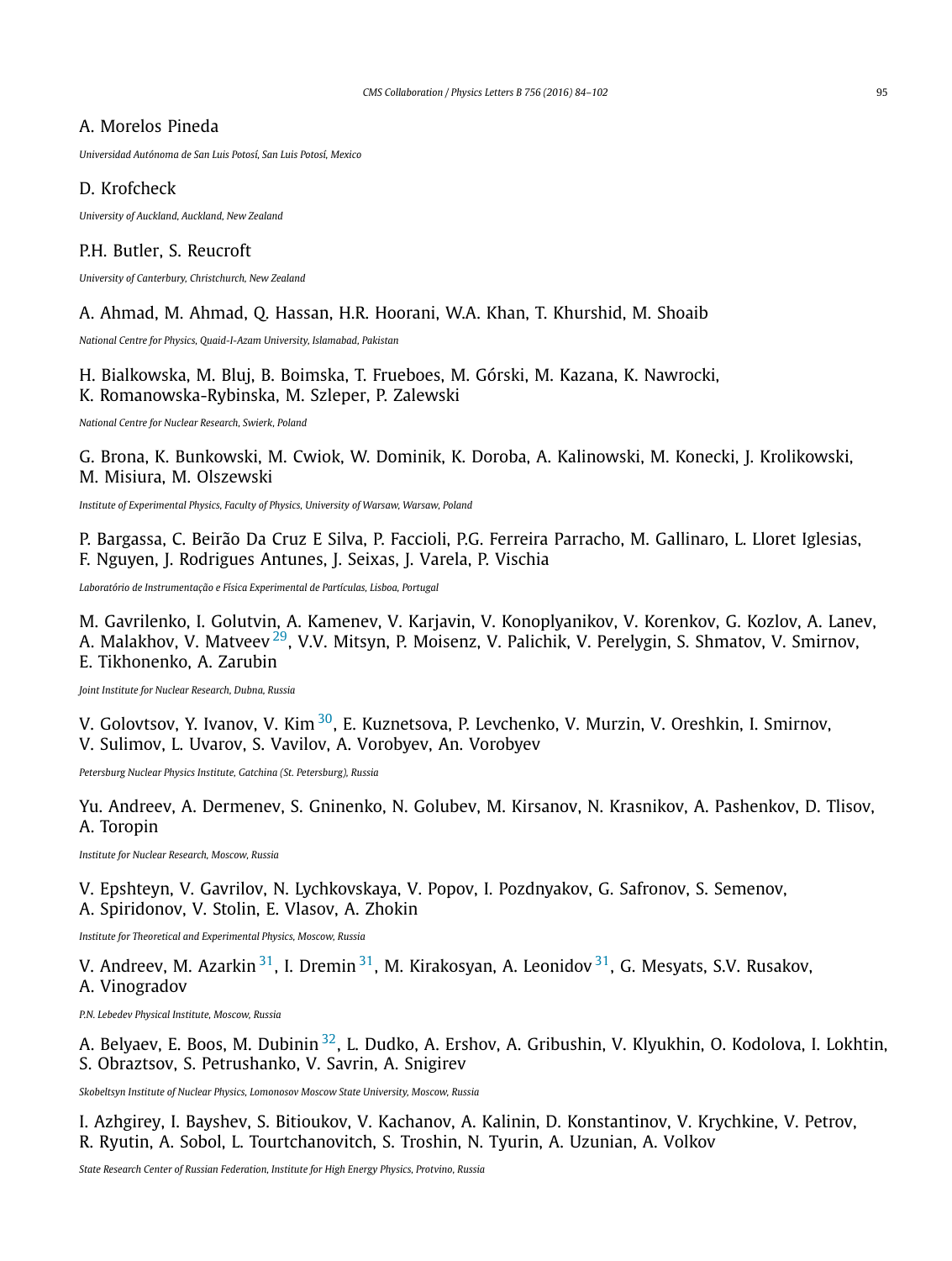# P. Adzic [33,](#page-18-0) M. Ekmedzic, J. Milosevic, V. Rekovic

*University of Belgrade, Faculty of Physics and Vinca Institute of Nuclear Sciences, Belgrade, Serbia*

J. Alcaraz Maestre, C. Battilana, E. Calvo, M. Cerrada, M. Chamizo Llatas, N. Colino, B. De La Cruz, A. Delgado Peris, D. Domínguez Vázquez, A. Escalante Del Valle, C. Fernandez Bedoya, J.P. Fernández Ramos, J. Flix, M.C. Fouz, P. Garcia-Abia, O. Gonzalez Lopez, S. Goy Lopez, J.M. Hernandez, M.I. Josa, E. Navarro De Martino, A. Pérez-Calero Yzquierdo, J. Puerta Pelayo, A. Quintario Olmeda, I. Redondo, L. Romero, M.S. Soares

*Centro de Investigaciones Energéticas Medioambientales y Tecnológicas (CIEMAT), Madrid, Spain*

#### C. Albajar, J.F. de Trocóniz, M. Missiroli, D. Moran

*Universidad Autónoma de Madrid, Madrid, Spain*

H. Brun, J. Cuevas, J. Fernandez Menendez, S. Folgueras, I. Gonzalez Caballero

*Universidad de Oviedo, Oviedo, Spain*

J.A. Brochero Cifuentes, I.J. Cabrillo, A. Calderon, J. Duarte Campderros, M. Fernandez, G. Gomez, A. Graziano, A. Lopez Virto, J. Marco, R. Marco, C. Martinez Rivero, F. Matorras, F.J. Munoz Sanchez, J. Piedra Gomez, T. Rodrigo, A.Y. Rodríguez-Marrero, A. Ruiz-Jimeno, L. Scodellaro, I. Vila, R. Vilar Cortabitarte

*Instituto de Física de Cantabria (IFCA), CSIC-Universidad de Cantabria, Santander, Spain*

D. Abbaneo, E. Auffray, G. Auzinger, M. Bachtis, P. Baillon, A.H. Ball, D. Barney, A. Benaglia, J. Bendavid, L. Benhabib, J.F. Benitez, P. Bloch, A. Bocci, A. Bonato, O. Bondu, C. Botta, H. Breuker, T. Camporesi, G. Cerminara, S. Colafranceschi [34,](#page-18-0) M. D'Alfonso, D. d'Enterria, A. Dabrowski, A. David, F. De Guio, A. De Roeck, S. De Visscher, E. Di Marco, M. Dobson, M. Dordevic, B. Dorney, N. Dupont-Sagorin, A. Elliott-Peisert, G. Franzoni, W. Funk, D. Gigi, K. Gill, D. Giordano, M. Girone, F. Glege, R. Guida, S. Gundacker, M. Guthoff, J. Hammer, M. Hansen, P. Harris, J. Hegeman, V. Innocente, P. Janot, K. Kousouris, K. Krajczar, P. Lecoq, C. Lourenço, N. Magini, L. Malgeri, M. Mannelli, J. Marrouche, L. Masetti, F. Meijers, S. Mersi, E. Meschi, F. Moortgat, S. Morovic, M. Mulders, L. Orsini, L. Pape, E. Perez, A. Petrilli, G. Petrucciani, A. Pfeiffer, M. Pimiä, D. Piparo, M. Plagge, A. Racz, G. Rolandi <sup>35</sup>, M. Rovere, H. Sakulin, C. Schäfer, C. Schwick, A. Sharma, P. Siegrist, P. Silva, M. Simon, P. Sphicas <sup>36</sup>, D. Spiga, J. Steggemann, B. Stieger, M. Stoye, Y. Takahashi, D. Treille, A. Tsirou, G.I. Veres [17,](#page-18-0) N. Wardle, H.K. Wöhri, H. Wollny, W.D. Zeuner

*CERN, European Organization for Nuclear Research, Geneva, Switzerland*

W. Bertl, K. Deiters, W. Erdmann, R. Horisberger, Q. Ingram, H.C. Kaestli, D. Kotlinski, U. Langenegger, D. Renker, T. Rohe

*Paul Scherrer Institut, Villigen, Switzerland*

F. Bachmair, L. Bäni, L. Bianchini, M.A. Buchmann, B. Casal, N. Chanon, G. Dissertori, M. Dittmar, M. Donegà, M. Dünser, P. Eller, C. Grab, D. Hits, J. Hoss, G. Kasieczka, W. Lustermann, B. Mangano, A.C. Marini, M. Marionneau, P. Martinez Ruiz del Arbol, M. Masciovecchio, D. Meister, N. Mohr, P. Musella, C. Nägeli [37,](#page-18-0) F. Nessi-Tedaldi, F. Pandolfi, F. Pauss, L. Perrozzi, M. Peruzzi, M. Quittnat, L. Rebane, M. Rossini, A. Starodumov [38](#page-18-0), M. Takahashi, K. Theofilatos, R. Wallny, H.A. Weber

*Institute for Particle Physics, ETH Zurich, Zurich, Switzerland*

C. Amsler [39,](#page-18-0) M.F. Canelli, V. Chiochia, A. De Cosa, A. Hinzmann, T. Hreus, B. Kilminster, C. Lange, J. Ngadiuba, D. Pinna, P. Robmann, F.J. Ronga, S. Taroni, Y. Yang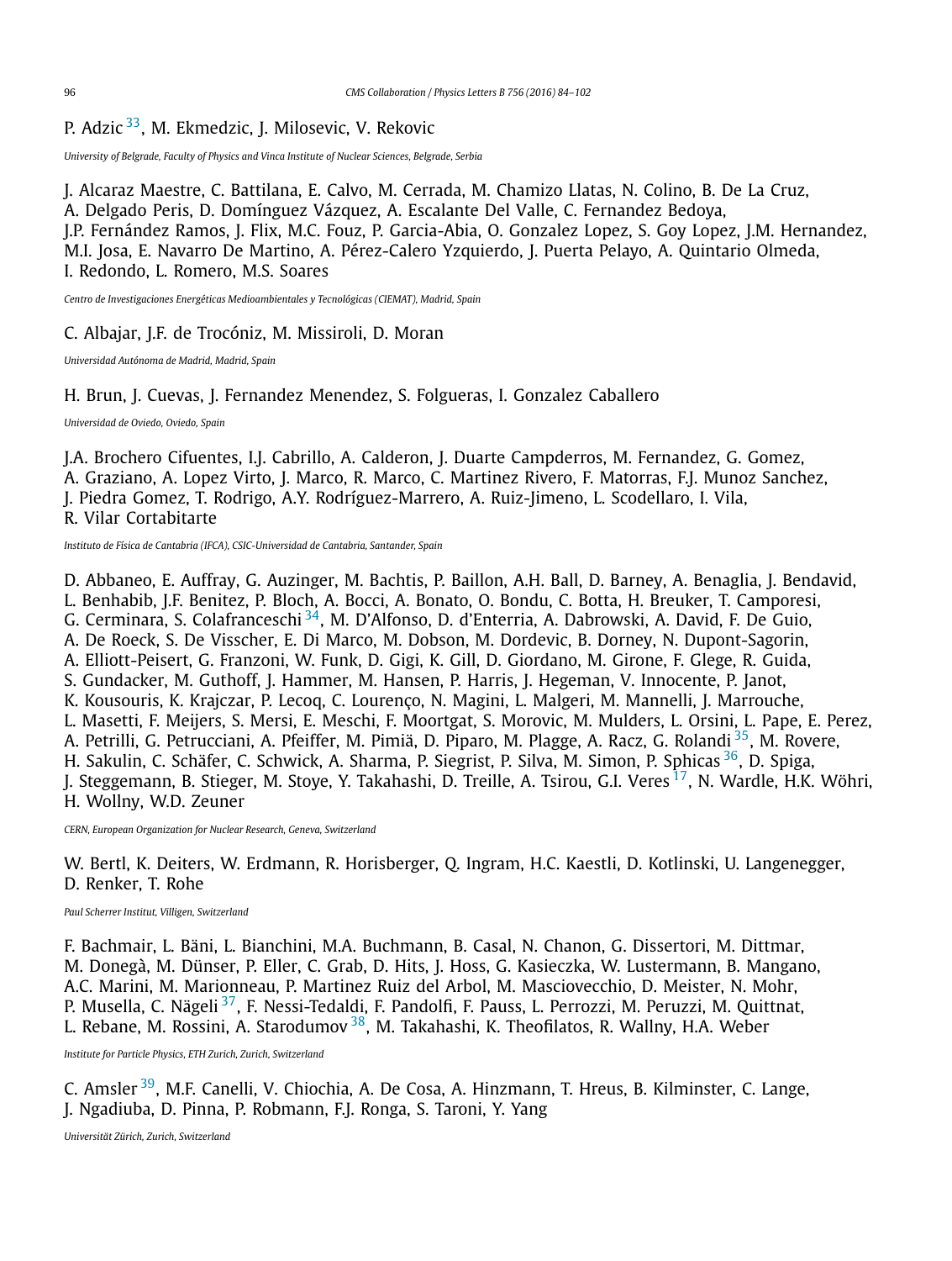# M. Cardaci, K.H. Chen, C. Ferro, C.M. Kuo, W. Lin, Y.J. Lu, R. Volpe, S.S. Yu

*National Central University, Chung-Li, Taiwan*

P. Chang, Y.H. Chang, Y. Chao, K.F. Chen, P.H. Chen, C. Dietz, U. Grundler, W.-S. Hou, Y.F. Liu, R.-S. Lu, M. Miñano Moya, E. Petrakou, Y.M. Tzeng, R. Wilken

*National Taiwan University (NTU), Taipei, Taiwan*

#### B. Asavapibhop, G. Singh, N. Srimanobhas, N. Suwonjandee

*Chulalongkorn University, Faculty of Science, Department of Physics, Bangkok, Thailand*

A. Adiguzel, M.N. Bakirci<sup>40</sup>, S. Cerci<sup>41</sup>, C. Dozen, I. Dumanoglu, E. Eskut, S. Girgis, G. Gokbulut, Y. Guler, E. Gurpinar, I. Hos, E.E. Kangal <sup>42</sup>, A. Kayis Topaksu, G. Onengut <sup>43</sup>, K. Ozdemir <sup>44</sup>, S. Ozturk <sup>40</sup>, A. Polatoz, D. Sunar Cerci $^{\rm 41}$ , B. Tali $^{\rm 41}$ , H. Topakli $^{\rm 40}$ , M. Vergili, C. Zorbilmez

*Cukurova University, Adana, Turkey*

I.V. Akin, B. Bilin, S. Bilmis, H. Gamsizkan  $45$ , B. Isildak  $46$ , G. Karapinar  $47$ , K. Ocalan  $48$ , S. Sekmen, U.E. Surat, M. Yalvac, M. Zeyrek

*Middle East Technical University, Physics Department, Ankara, Turkey*

E.A. Albayrak  $49$ , E. Gülmez, M. Kaya  $50$ , O. Kaya  $51$ , T. Yetkin  $52$ 

*Bogazici University, Istanbul, Turkey*

K. Cankocak, F.I. Vardarlı

*Istanbul Technical University, Istanbul, Turkey*

L. Levchuk, P. Sorokin

*National Scientific Center, Kharkov Institute of Physics and Technology, Kharkov, Ukraine*

J.J. Brooke, E. Clement, D. Cussans, H. Flacher, J. Goldstein, M. Grimes, G.P. Heath, H.F. Heath, J. Jacob, L. Kreczko, C. Lucas, Z. Meng, D.M. Newbold <sup>[53](#page-18-0)</sup>, S. Paramesvaran, A. Poll, T. Sakuma, S. Seif El Nasr-storey, S. Senkin, V.J. Smith

*University of Bristol, Bristol, United Kingdom*

K.W. Bell, A. Belyaev<sup>54</sup>, C. Brew, R.M. Brown, D.J.A. Cockerill, J.A. Coughlan, K. Harder, S. Harper, E. Olaiya, D. Petyt, C.H. Shepherd-Themistocleous, A. Thea, I.R. Tomalin, T. Williams, W.J. Womersley, S.D. Worm

*Rutherford Appleton Laboratory, Didcot, United Kingdom*

M. Baber, R. Bainbridge, O. Buchmuller, D. Burton, D. Colling, N. Cripps, P. Dauncey, G. Davies, M. Della Negra, P. Dunne, A. Elwood, W. Ferguson, J. Fulcher, D. Futyan, G. Hall, G. Iles, M. Jarvis, G. Karapostoli, M. Kenzie, R. Lane, R. Lucas [53,](#page-18-0) L. Lyons, A.-M. Magnan, S. Malik, B. Mathias, J. Nash, A. Nikitenko [38,](#page-18-0) J. Pela, M. Pesaresi, K. Petridis, D.M. Raymond, S. Rogerson, A. Rose, C. Seez, P. Sharp [†,](#page-17-0) A. Tapper, M. Vazquez Acosta, T. Virdee, S.C. Zenz

*Imperial College, London, United Kingdom*

J.E. Cole, P.R. Hobson, A. Khan, P. Kyberd, D. Leggat, D. Leslie, I.D. Reid, P. Symonds, L. Teodorescu, M. Turner

*Brunel University, Uxbridge, United Kingdom*

J. Dittmann, K. Hatakeyama, A. Kasmi, H. Liu, N. Pastika, T. Scarborough, Z. Wu

*Baylor University, Waco, USA*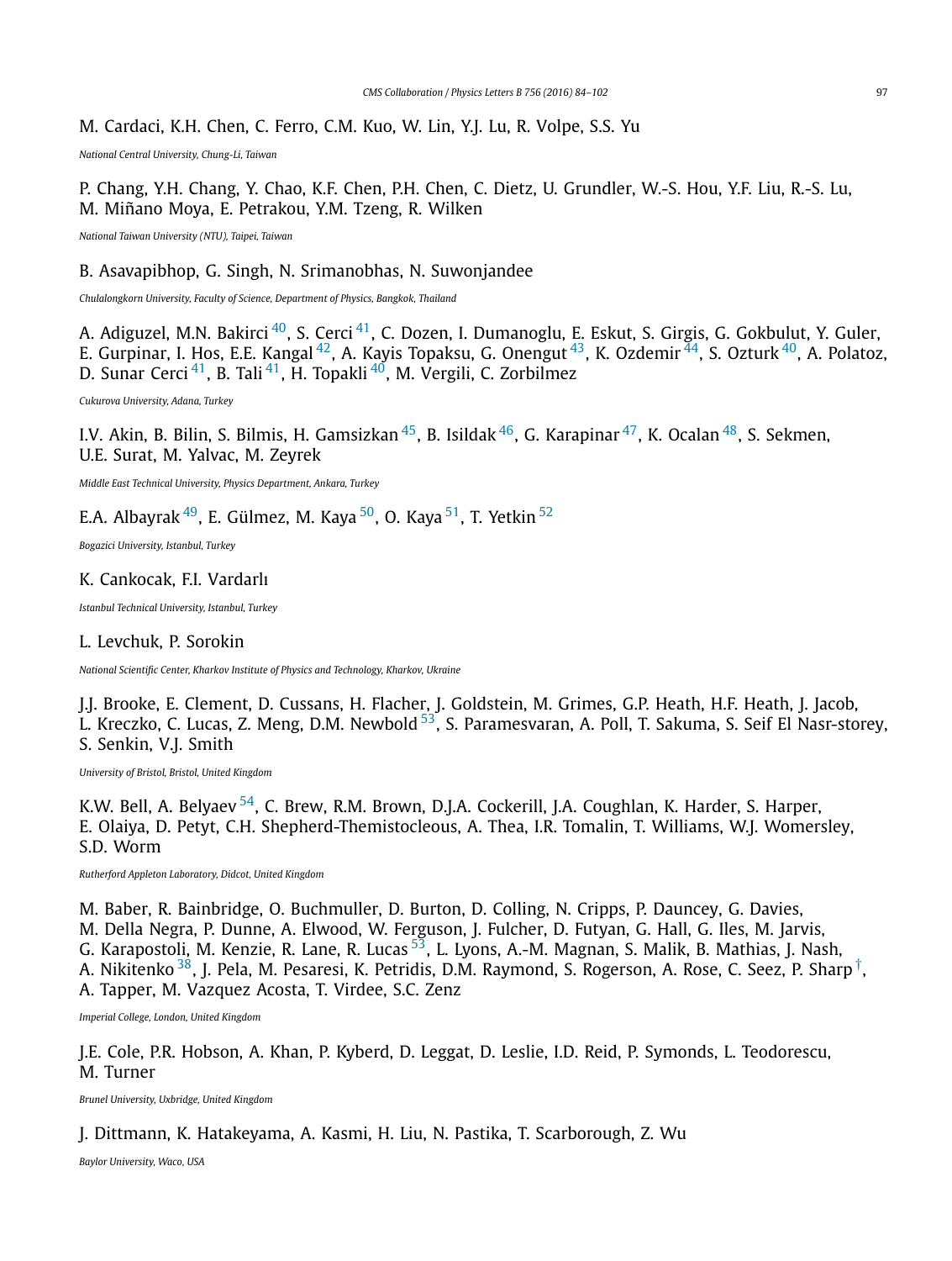## O. Charaf, S.I. Cooper, C. Henderson, P. Rumerio

*The University of Alabama, Tuscaloosa, USA*

A. Avetisyan, T. Bose, C. Fantasia, P. Lawson, C. Richardson, J. Rohlf, J. St. John, L. Sulak

*Boston University, Boston, USA*

J. Alimena, E. Berry, S. Bhattacharya, G. Christopher, D. Cutts, Z. Demiragli, N. Dhingra, A. Ferapontov, A. Garabedian, U. Heintz, E. Laird, G. Landsberg, Z. Mao, M. Narain, S. Sagir, T. Sinthuprasith, T. Speer, J. Swanson

*Brown University, Providence, USA*

R. Breedon, G. Breto, M. Calderon De La Barca Sanchez, S. Chauhan, M. Chertok, J. Conway, R. Conway, P.T. Cox, R. Erbacher, M. Gardner, W. Ko, R. Lander, M. Mulhearn, D. Pellett, J. Pilot, F. Ricci-Tam, S. Shalhout, J. Smith, M. Squires, D. Stolp, M. Tripathi, S. Wilbur, R. Yohay

*University of California, Davis, Davis, USA*

R. Cousins, P. Everaerts, C. Farrell, J. Hauser, M. Ignatenko, G. Rakness, E. Takasugi, V. Valuev, M. Weber

*University of California, Los Angeles, USA*

K. Burt, R. Clare, J. Ellison, J.W. Gary, G. Hanson, J. Heilman, M. Ivova Rikova, P. Jandir, E. Kennedy, F. Lacroix, O.R. Long, A. Luthra, M. Malberti, M. Olmedo Negrete, A. Shrinivas, S. Sumowidagdo, S. Wimpenny

*University of California, Riverside, Riverside, USA*

J.G. Branson, G.B. Cerati, S. Cittolin, R.T. D'Agnolo, A. Holzner, R. Kelley, D. Klein, J. Letts, I. Macneill, D. Olivito, S. Padhi, C. Palmer, M. Pieri, M. Sani, V. Sharma, S. Simon, M. Tadel, Y. Tu, A. Vartak, C. Welke, F. Würthwein, A. Yagil, G. Zevi Della Porta

*University of California, San Diego, La Jolla, USA*

D. Barge, J. Bradmiller-Feld, C. Campagnari, T. Danielson, A. Dishaw, V. Dutta, K. Flowers, M. Franco Sevilla, P. Geffert, C. George, F. Golf, L. Gouskos, J. Incandela, C. Justus, N. Mccoll, S.D. Mullin, J. Richman, D. Stuart, W. To, C. West, J. Yoo

*University of California, Santa Barbara, Santa Barbara, USA*

A. Apresyan, A. Bornheim, J. Bunn, Y. Chen, J. Duarte, A. Mott, H.B. Newman, C. Pena, M. Pierini, M. Spiropulu, J.R. Vlimant, R. Wilkinson, S. Xie, R.Y. Zhu

*California Institute of Technology, Pasadena, USA*

V. Azzolini, A. Calamba, B. Carlson, T. Ferguson, Y. Iiyama, M. Paulini, J. Russ, H. Vogel, I. Vorobiev

*Carnegie Mellon University, Pittsburgh, USA*

J.P. Cumalat, W.T. Ford, A. Gaz, M. Krohn, E. Luiggi Lopez, U. Nauenberg, J.G. Smith, K. Stenson, S.R. Wagner

*University of Colorado at Boulder, Boulder, USA*

J. Alexander, A. Chatterjee, J. Chaves, J. Chu, S. Dittmer, N. Eggert, N. Mirman, G. Nicolas Kaufman, J.R. Patterson, A. Ryd, E. Salvati, L. Skinnari, W. Sun, W.D. Teo, J. Thom, J. Thompson, J. Tucker, Y. Weng, L. Winstrom, P. Wittich

*Cornell University, Ithaca, USA*

D. Winn

*Fairfield University, Fairfield, USA*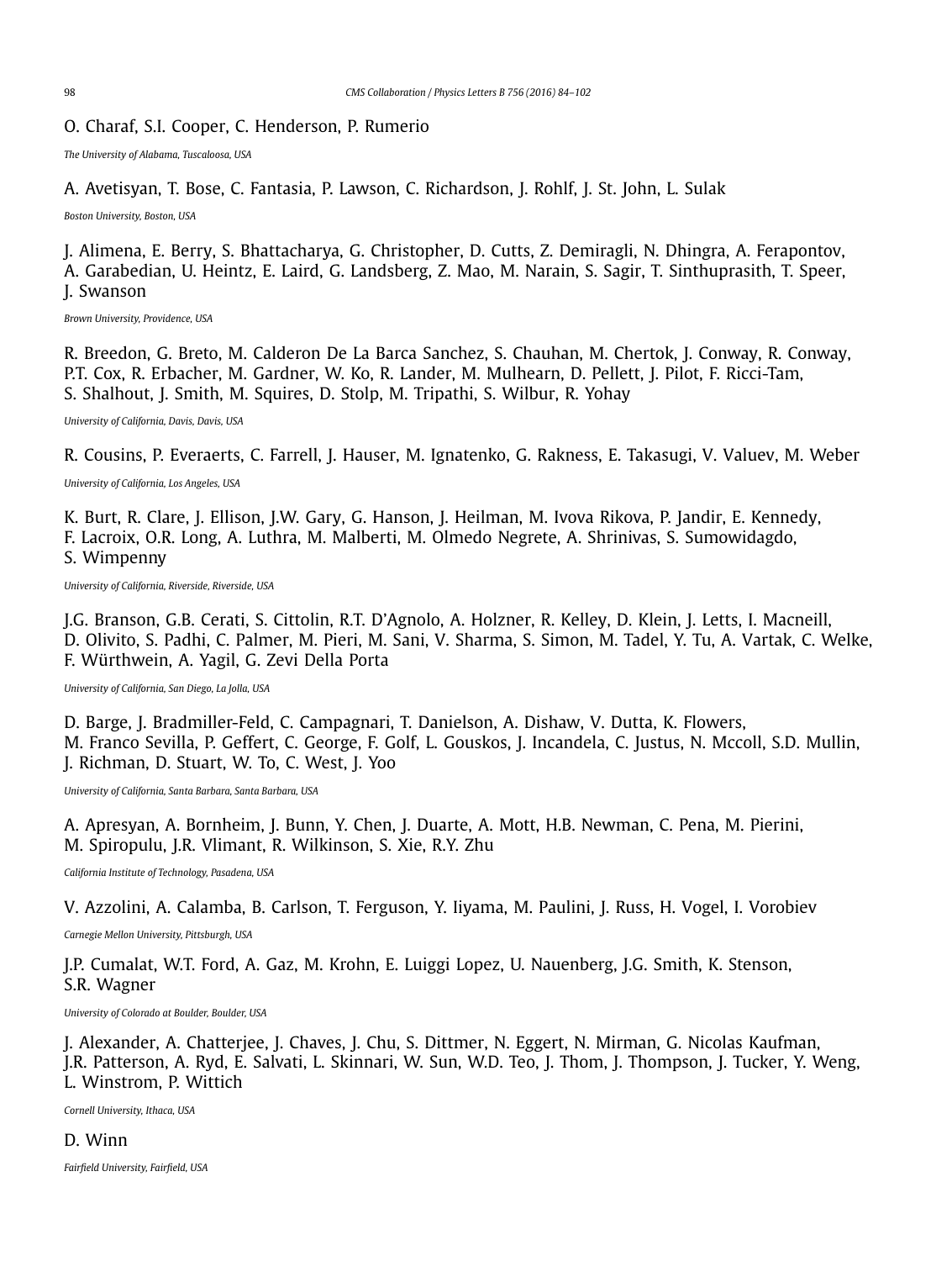S. Abdullin, M. Albrow, J. Anderson, G. Apollinari, L.A.T. Bauerdick, A. Beretvas, J. Berryhill, P.C. Bhat, G. Bolla, K. Burkett, J.N. Butler, H.W.K. Cheung, F. Chlebana, S. Cihangir, V.D. Elvira, I. Fisk, J. Freeman, E. Gottschalk, L. Gray, D. Green, S. Grünendahl, O. Gutsche, J. Hanlon, D. Hare, R.M. Harris, J. Hirschauer, B. Hooberman, S. Jindariani, M. Johnson, U. Joshi, B. Klima, B. Kreis, S. Kwan [†,](#page-17-0) J. Linacre, D. Lincoln, R. Lipton, T. Liu, R. Lopes De Sá, J. Lykken, K. Maeshima, J.M. Marraffino, V.I. Martinez Outschoorn, S. Maruyama, D. Mason, P. McBride, P. Merkel, K. Mishra, S. Mrenna, S. Nahn, C. Newman-Holmes, V. O'Dell, O. Prokofyev, E. Sexton-Kennedy, A. Soha, W.J. Spalding, L. Spiegel, L. Taylor, S. Tkaczyk, N.V. Tran, L. Uplegger, E.W. Vaandering, R. Vidal, A. Whitbeck, J. Whitmore, F. Yang

*Fermi National Accelerator Laboratory, Batavia, USA*

D. Acosta, P. Avery, P. Bortignon, D. Bourilkov, M. Carver, D. Curry, S. Das, M. De Gruttola, G.P. Di Giovanni, R.D. Field, M. Fisher, I.K. Furic, J. Hugon, J. Konigsberg, A. Korytov, T. Kypreos, J.F. Low, K. Matchev, H. Mei, P. Milenovic<sup>55</sup>, G. Mitselmakher, L. Muniz, A. Rinkevicius, L. Shchutska, M. Snowball, D. Sperka, J. Yelton, M. Zakaria

*University of Florida, Gainesville, USA*

S. Hewamanage, S. Linn, P. Markowitz, G. Martinez, J.L. Rodriguez

*Florida International University, Miami, USA*

J.R. Adams, T. Adams, A. Askew, J. Bochenek, B. Diamond, J. Haas, S. Hagopian, V. Hagopian, K.F. Johnson, H. Prosper, V. Veeraraghavan, M. Weinberg

*Florida State University, Tallahassee, USA*

M.M. Baarmand, M. Hohlmann, H. Kalakhety, F. Yumiceva

*Florida Institute of Technology, Melbourne, USA*

M.R. Adams, L. Apanasevich, D. Berry, R.R. Betts, I. Bucinskaite, R. Cavanaugh, O. Evdokimov, L. Gauthier, C.E. Gerber, D.J. Hofman, P. Kurt, C. O'Brien, I.D. Sandoval Gonzalez, C. Silkworth, P. Turner, N. Varelas

*University of Illinois at Chicago (UIC), Chicago, USA*

B. Bilki <sup>56</sup>, W. Clarida, K. Dilsiz, M. Haytmyradov, J.-P. Merlo, H. Mermerkaya <sup>57</sup>, A. Mestvirishvili, A. Moeller, J. Nachtman, H. Ogul, Y. Onel, F. Ozok<sup>49</sup>, A. Penzo, R. Rahmat, S. Sen, P. Tan, E. Tiras, J. Wetzel, K. Yi

*The University of Iowa, Iowa City, USA*

I. Anderson, B.A. Barnett, B. Blumenfeld, S. Bolognesi, D. Fehling, A.V. Gritsan, P. Maksimovic, C. Martin, M. Swartz, M. Xiao

*Johns Hopkins University, Baltimore, USA*

P. Baringer, A. Bean, G. Benelli, C. Bruner, J. Gray, R.P. Kenny III, D. Majumder, M. Malek, M. Murray, D. Noonan, S. Sanders, J. Sekaric, R. Stringer, Q. Wang, J.S. Wood

*The University of Kansas, Lawrence, USA*

I. Chakaberia, A. Ivanov, K. Kaadze, S. Khalil, M. Makouski, Y. Maravin, L.K. Saini, N. Skhirtladze, I. Svintradze

*Kansas State University, Manhattan, USA*

J. Gronberg, D. Lange, F. Rebassoo, D. Wright

*Lawrence Livermore National Laboratory, Livermore, USA*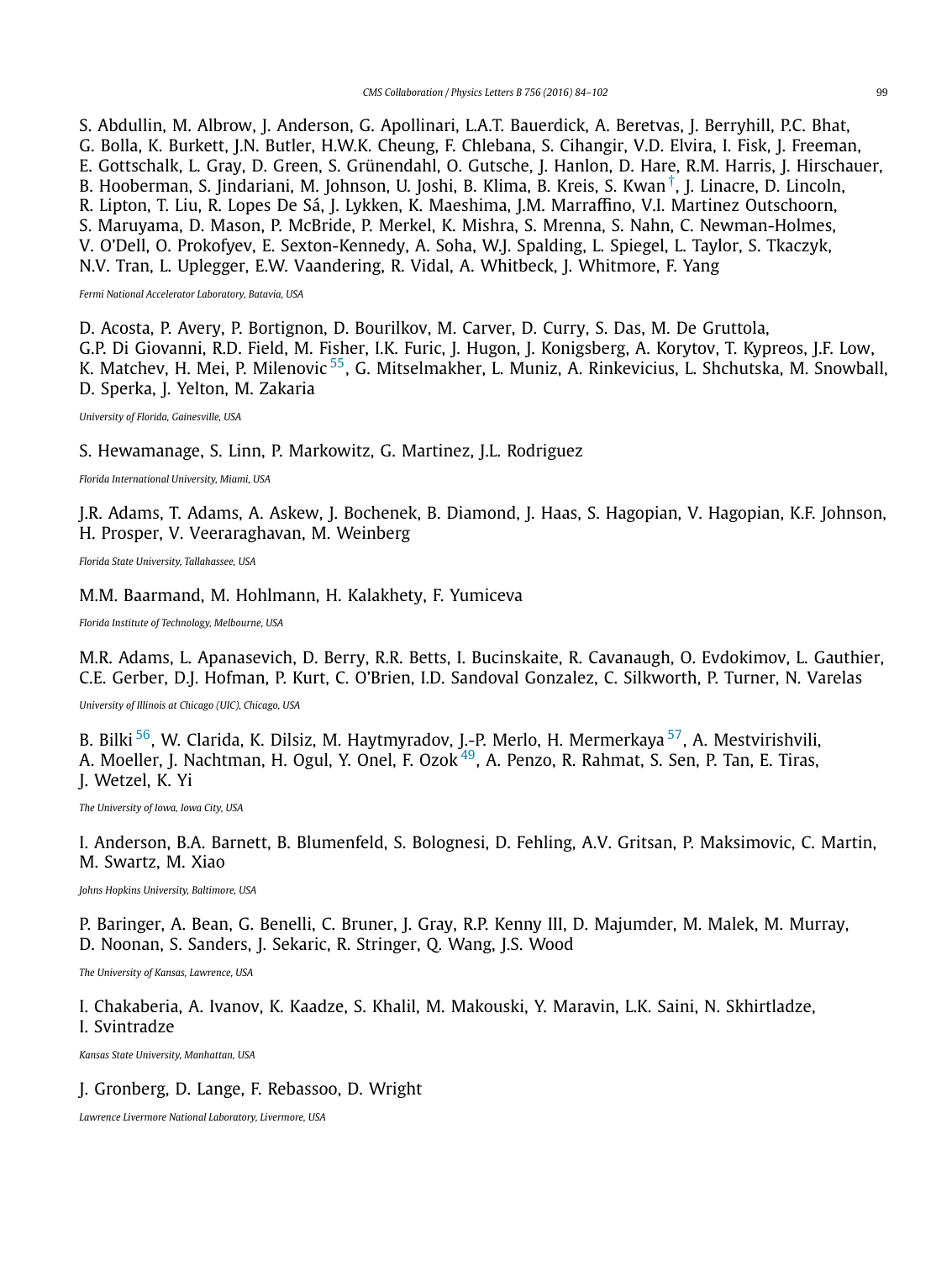A. Baden, A. Belloni, B. Calvert, S.C. Eno, J.A. Gomez, N.J. Hadley, S. Jabeen, R.G. Kellogg, T. Kolberg, Y. Lu, A.C. Mignerey, K. Pedro, A. Skuja, M.B. Tonjes, S.C. Tonwar

*University of Maryland, College Park, USA*

A. Apyan, R. Barbieri, K. Bierwagen, W. Busza, I.A. Cali, L. Di Matteo, G. Gomez Ceballos, M. Goncharov, D. Gulhan, M. Klute, Y.S. Lai, Y.-J. Lee, A. Levin, P.D. Luckey, C. Paus, D. Ralph, C. Roland, G. Roland, G.S.F. Stephans, K. Sumorok, D. Velicanu, J. Veverka, B. Wyslouch, M. Yang, M. Zanetti, V. Zhukova

*Massachusetts Institute of Technology, Cambridge, USA*

B. Dahmes, A. Gude, S.C. Kao, K. Klapoetke, Y. Kubota, J. Mans, S. Nourbakhsh, R. Rusack, A. Singovsky, N. Tambe, J. Turkewitz

*University of Minnesota, Minneapolis, USA*

J.G. Acosta, S. Oliveros

*University of Mississippi, Oxford, USA*

E. Avdeeva, K. Bloom, S. Bose, D.R. Claes, A. Dominguez, R. Gonzalez Suarez, J. Keller, D. Knowlton, I. Kravchenko, J. Lazo-Flores, F. Meier, F. Ratnikov, G.R. Snow, M. Zvada

*University of Nebraska-Lincoln, Lincoln, USA*

J. Dolen, A. Godshalk, I. Iashvili, A. Kharchilava, A. Kumar, S. Rappoccio

*State University of New York at Buffalo, Buffalo, USA*

G. Alverson, E. Barberis, D. Baumgartel, M. Chasco, A. Massironi, D.M. Morse, D. Nash, T. Orimoto, D. Trocino, R.-J. Wang, D. Wood, J. Zhang

*Northeastern University, Boston, USA*

K.A. Hahn, A. Kubik, N. Mucia, N. Odell, B. Pollack, A. Pozdnyakov, M. Schmitt, S. Stoynev, K. Sung, M. Velasco, S. Won

*Northwestern University, Evanston, USA*

A. Brinkerhoff, K.M. Chan, A. Drozdetskiy, M. Hildreth, C. Jessop, D.J. Karmgard, N. Kellams, K. Lannon, S. Lynch, N. Marinelli, Y. Musienko [29,](#page-18-0) T. Pearson, M. Planer, R. Ruchti, G. Smith, N. Valls, M. Wayne, M. Wolf, A. Woodard

*University of Notre Dame, Notre Dame, USA*

L. Antonelli, J. Brinson, B. Bylsma, L.S. Durkin, S. Flowers, A. Hart, C. Hill, R. Hughes, K. Kotov, T.Y. Ling, W. Luo, D. Puigh, M. Rodenburg, B.L. Winer, H. Wolfe, H.W. Wulsin

*The Ohio State University, Columbus, USA*

O. Driga, P. Elmer, J. Hardenbrook, P. Hebda, S.A. Koay, P. Lujan, D. Marlow, T. Medvedeva, M. Mooney, J. Olsen, P. Piroué, X. Quan, H. Saka, D. Stickland<sup>2</sup>, C. Tully, J.S. Werner, A. Zuranski

*Princeton University, Princeton, USA*

E. Brownson, S. Malik, H. Mendez, J.E. Ramirez Vargas

*University of Puerto Rico, Mayaguez, USA*

V.E. Barnes, D. Benedetti, D. Bortoletto, M. De Mattia, L. Gutay, Z. Hu, M.K. Jha, M. Jones, K. Jung, M. Kress, N. Leonardo, D.H. Miller, N. Neumeister, F. Primavera, B.C. Radburn-Smith, X. Shi, I. Shipsey, D. Silvers, A. Svyatkovskiy, F. Wang, W. Xie, L. Xu, J. Zablocki

*Purdue University, West Lafayette, USA*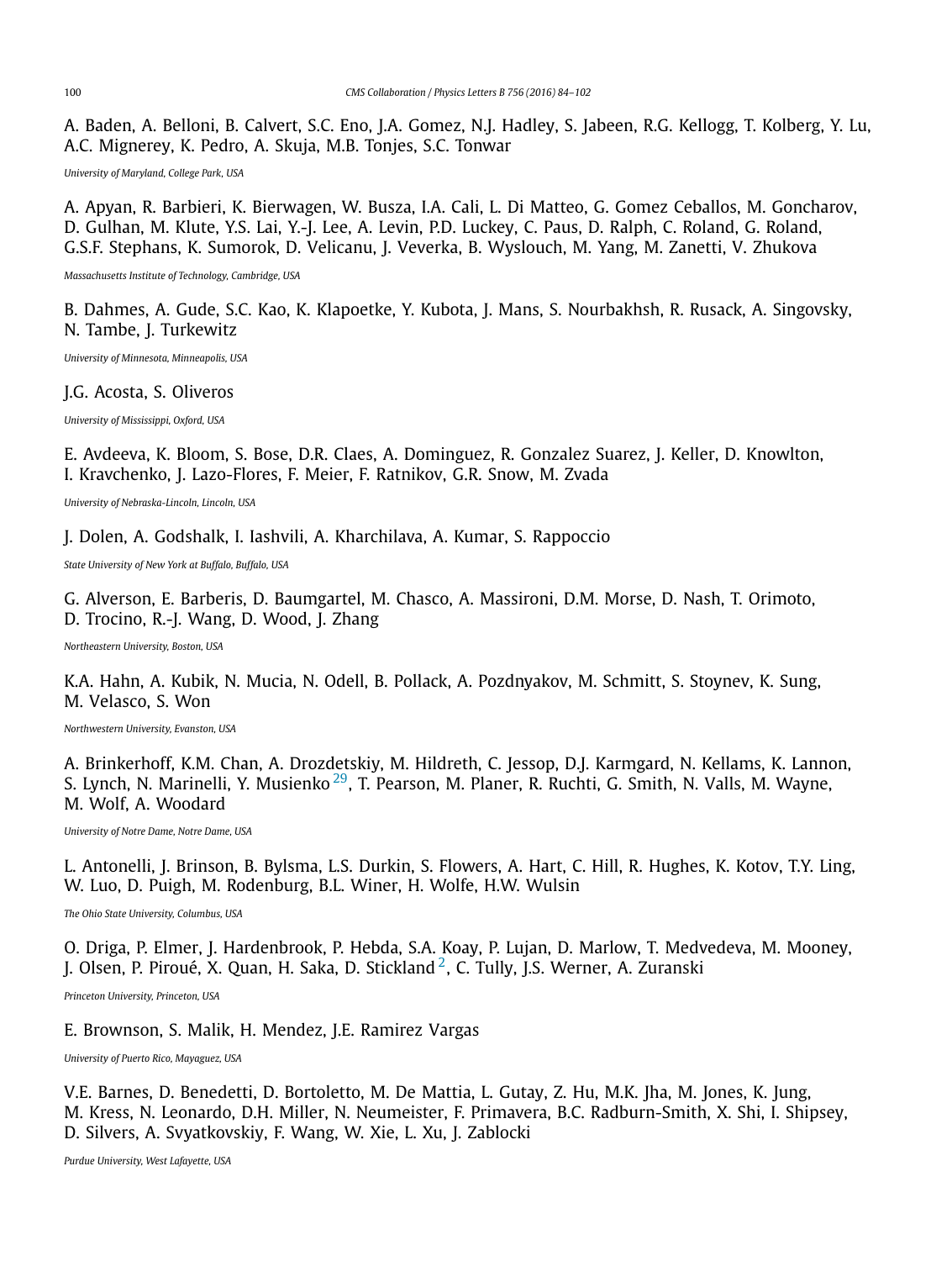## <span id="page-17-0"></span>N. Parashar, J. Stupak

*Purdue University Calumet, Hammond, USA*

A. Adair, B. Akgun, K.M. Ecklund, F.J.M. Geurts, W. Li, B. Michlin, B.P. Padley, R. Redjimi, J. Roberts, J. Zabel

*Rice University, Houston, USA*

B. Betchart, A. Bodek, P. de Barbaro, R. Demina, Y. Eshaq, T. Ferbel, M. Galanti, A. Garcia-Bellido, P. Goldenzweig, J. Han, A. Harel, O. Hindrichs, A. Khukhunaishvili, S. Korjenevski, G. Petrillo, M. Verzetti, D. Vishnevskiy

*University of Rochester, Rochester, USA*

R. Ciesielski, L. Demortier, K. Goulianos, C. Mesropian

*The Rockefeller University, New York, USA*

S. Arora, A. Barker, J.P. Chou, C. Contreras-Campana, E. Contreras-Campana, D. Duggan, D. Ferencek, Y. Gershtein, R. Gray, E. Halkiadakis, D. Hidas, S. Kaplan, A. Lath, S. Panwalkar, M. Park, S. Salur, S. Schnetzer, D. Sheffield, S. Somalwar, R. Stone, S. Thomas, P. Thomassen, M. Walker

*Rutgers, The State University of New Jersey, Piscataway, USA*

K. Rose, S. Spanier, A. York

*University of Tennessee, Knoxville, USA*

O. Bouhali<sup>[58](#page-18-0)</sup>, A. Castaneda Hernandez, S. Dildick, R. Eusebi, W. Flanagan, J. Gilmore, T. Kamon<sup>59</sup>, V. Khotilovich, V. Krutelyov, R. Montalvo, I. Osipenkov, Y. Pakhotin, R. Patel, A. Perloff, J. Roe, A. Rose, A. Safonov, I. Suarez, A. Tatarinov, K.A. Ulmer

*Texas A&M University, College Station, USA*

N. Akchurin, C. Cowden, J. Damgov, C. Dragoiu, P.R. Dudero, J. Faulkner, K. Kovitanggoon, S. Kunori, S.W. Lee, T. Libeiro, I. Volobouev

*Texas Tech University, Lubbock, USA*

E. Appelt, A.G. Delannoy, S. Greene, A. Gurrola, W. Johns, C. Maguire, Y. Mao, A. Melo, M. Sharma, P. Sheldon, B. Snook, S. Tuo, J. Velkovska

*Vanderbilt University, Nashville, USA*

M.W. Arenton, S. Boutle, B. Cox, B. Francis, J. Goodell, R. Hirosky, A. Ledovskoy, H. Li, C. Lin, C. Neu, E. Wolfe, J. Wood

*University of Virginia, Charlottesville, USA*

C. Clarke, R. Harr, P.E. Karchin, C. Kottachchi Kankanamge Don, P. Lamichhane, J. Sturdy

*Wayne State University, Detroit, USA*

D.A. Belknap, D. Carlsmith, M. Cepeda, S. Dasu, L. Dodd, S. Duric, E. Friis, R. Hall-Wilton, M. Herndon, A. Hervé, P. Klabbers, A. Lanaro, C. Lazaridis, A. Levine, R. Loveless, A. Mohapatra, I. Ojalvo, T. Perry, G.A. Pierro, G. Polese, I. Ross, T. Sarangi, A. Savin, W.H. Smith, D. Taylor, C. Vuosalo, N. Woods

*University of Wisconsin, Madison, USA*

*E-mail address:* [cms-publication-committee-chair@cern.ch](mailto:cms-publication-committee-chair@cern.ch) (G. Hamel de Monchenault).

<sup>†</sup> Deceased.

<sup>1</sup> Also at Vienna University of Technology, Vienna, Austria.

<sup>&</sup>lt;sup>2</sup> Also at CERN, European Organization for Nuclear Research, Geneva, Switzerland.